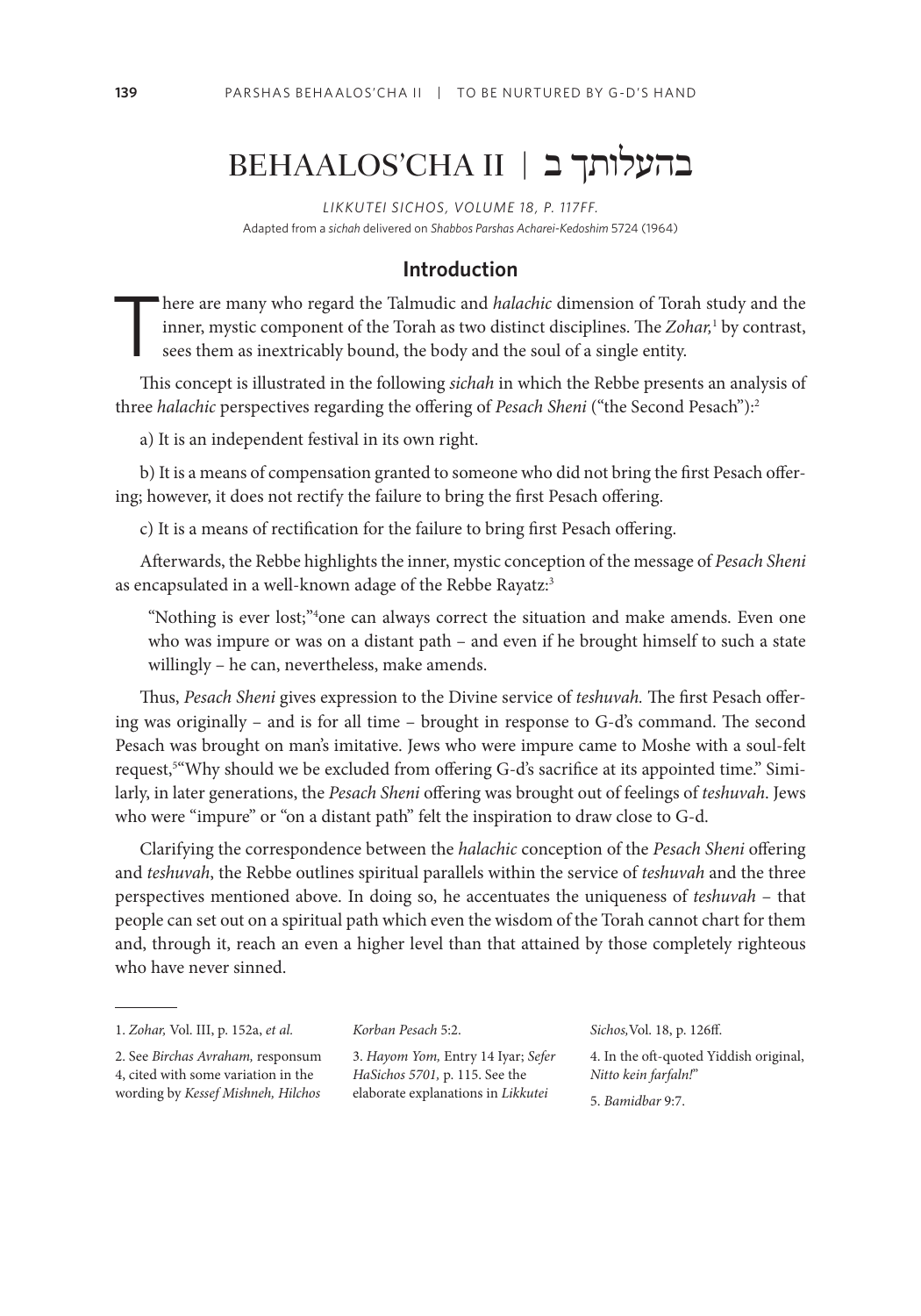# **When It's Never Too Late**

### **Three Conceptions of the** *Pesach Sheni* **Offering**

1. Parshas Behaaloscha<sup>1</sup> relates that the Torah gives a Jew – who, because of special circumstances, did not bring the Pesach sacrifice on the fourteenth of Nissan – the opportunity to bring that sacrifice a month later, on the fourteenth of Iyar. Our Sages<sup>2</sup> conceived of **three ways to categorize** *Pesach Sheni,* the name given to that sacrifice and the day on which it was brought:

**a) It is an independent festival in its own right.**

**b) It is** a means of **compensation** granted to someone who did not bring **the first** Pesach offering; however, **it does not rectify** the failure to bring the first Pesach offering.

**c) It is** a means of **rectification for the first Pesach offering** when it was not brought.

**The** theoretical **difference and the ramifications in practice between these three positions are explained3 at length in a responsum authored by Rav Avraham,**  *Rambam's* **son:4**

Classifying *Pesach Sheni* **as an independent festival means that its observance is not dependent on the obligation of the first Pesach. Instead, it is "an obligation in its own right, like other festivals."5 For that reason, if a person converts between the first Pesach and the second Pesach, or a minor comes of age during that time, he is obligated to bring the** *Pesach Sheni* **offering.2 By contrast, according to the Sages who maintain that it is** either a means of **compensation or rectification for the first Pesach offering** that was not brought,

א) ״רגל בפני עצמו הוא״, ב) תַּשׁלוּמִין דִראשׁוֹן הוא (תקוּני ֿלֹא מִתַּקְנִין לֵיה)", ג) "תַּקֵּנְתַּא ְדִר ּ אשׁ וֹ ן הוא".

ָדַער חִילוּק און נַפְקַא־מִינַּה לְדִינָא צְווִישְׁן דִי דְרַיי דֵיעוֹת<sup>ַבּ</sup> (און ִוו ֶ י ע ֶס וו ְער ְט מ ּבוָא ַּר בֲא ּרוָכ ִה אין ּתְּשׁוּבַת ר׳ אַבְרָהָם בֶּן הָרַמְּבַּ״ם<sup>ֵ</sup>):

רֶגל בּפַנֵי עצמוֹ" מֵיינַט, אז פֶּסַח שֵׁנִי איז נִיט אַפְּהֵיינְגִיק אִין ֶד ִ עם ח ּיּו ּ ב פון פֶּ ַס ִח ר ֶ אשׁ וֹ ן – עס איז אַ "חיוב בְעַצְמוֹ כִּמוֹ שָׁאר הָרְגָלִים‴. אוּן דֶערִיבֶּער, אִיז אַ ֵּ"גר שֶׁ ִנּ ְתַּגּיֵ ֵּ ר בין שׁ ְ ֵני פְּ ָס ִח ְ ים וֵכן ַקְטן שֶׁהגִדיל כו' חיִב לִעַשׂוֹת ּפֶּסַח שֵׁנִי״יׂ. (מַה שֶׁאֵין כֵּן לוֹיט דִי ֵד ַ יעוֹ ת א ֶ ז ע ִס א ַ יז א ַּ "תשׁ ְ ּלו ִמין" אַדָער "תַקַנְתַא" פון פֵּסַח ראשׁוֹן

**4.** *Birchas Avraham,* **responsum 4, cited with some variation in the wording by** *Kessef Mishneh, Hilchos Korban Pesach* **5:2.**

**5.** *Birchas Avraham, loc. cit. Rashi*  **makes similar statements in his commentary on** *Pesachim, loc. cit.,*  **s.v.** *chayavin.* **See subsection 2 in the main text.**

<sup>ִ</sup> א. א ֶ ין ד ֶ עם גֶד ּ ר פון פֶּ ַסח שֵׁנִי זַיִּינֵען פַארַאן דְרַיי דֵיעוֹת :אוֹפַנִּים

**<sup>1.</sup>** See *Bamidbar,* ch. 9.

**<sup>2.</sup>** *Pesachim* **93a.**

**<sup>3.</sup> See** *Pesachim, loc. cit.,* **ff.,** where the matter is discussed.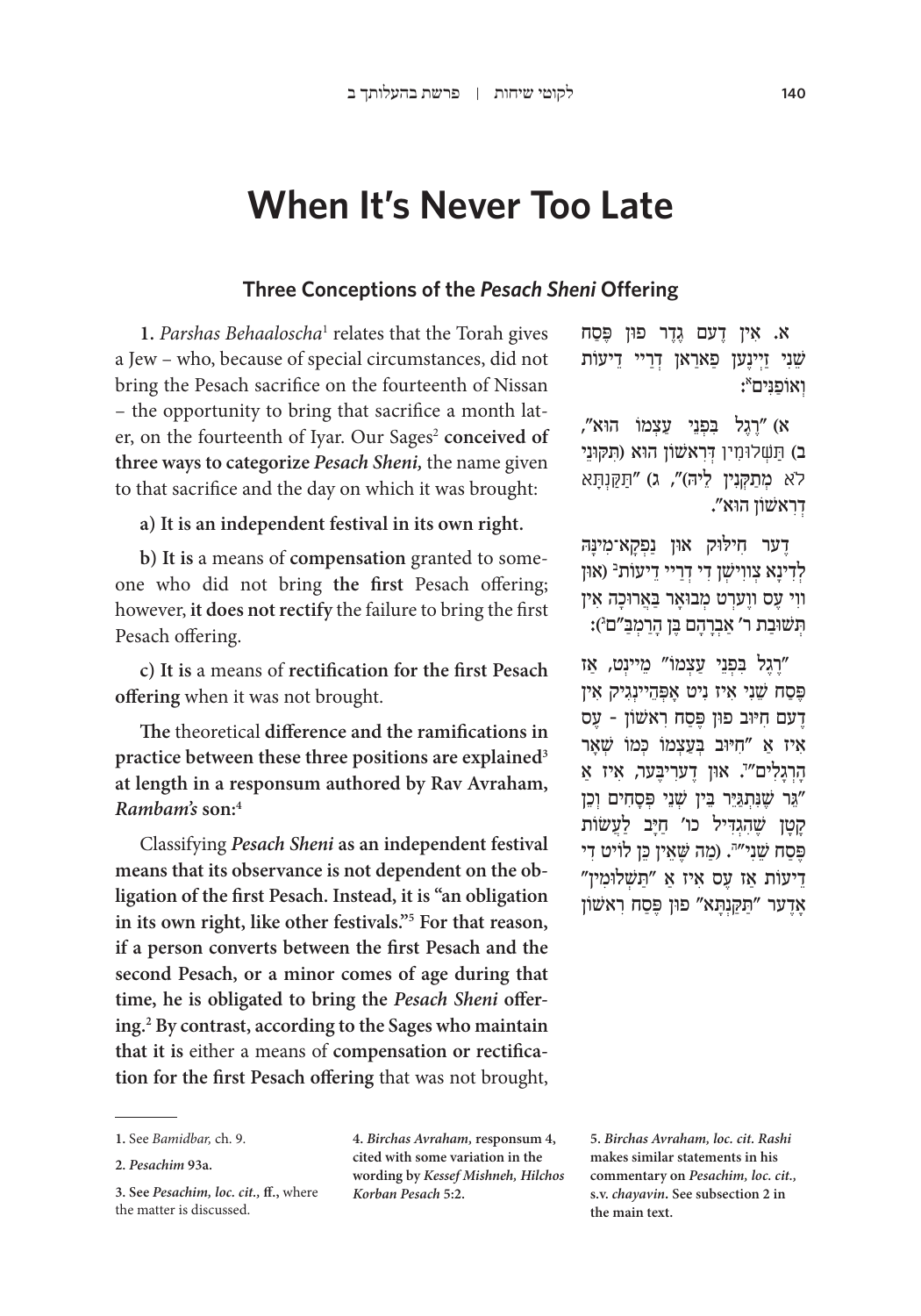**the obligation** to bring **a** *Pesach Sheni* **offering is dependent on the obligation of the first Pesach** offering. **If someone was not obligated to bring the first Pesach**  offering, e.g., he was then a minor, **he is not obligated to bring the** *Pesach Sheni* **offering.**

Classifying *Pesach Sheni* merely **as** a means of **compensation** granted to someone who did not bring **the first** Pesach offering **implies that when a person intentionally failed to bring the first Pesach** offering, **even though,** by failing to bring the offering, **he committed a transgression punishable by** *kareis,***<sup>6</sup> the Torah grants him the opportunity to compensate for that by bringing the** *Pesach Sheni* **offering.** In this way, **the punishment of** *kareis* **is obviated.7 However, if he also did not bring the** *Pesach Sheni* **offering, even if his failure to do so was inadvertent, he remains liable for** *kareis.* **Since compensation was not made for** his failure to bring **the first Pesach offering, the punishment that he incurred by willfully not bringing the first Pesach offering** is not obviated.8

Classifying *Pesach Sheni* **as** a means of **rectification for the first Pesach offering** that was not brought implies that, **initially, the Torah gives the option for someone who intentionally did not bring the first Pesach offering to offer the** *Pesach Sheni* **offering at a later date.**

**7. This is the approach of Rav Avraham,** *Rambam's* **son. However,**  *Rashi, Pesachim, loc. cit.,* **s.v.** *tashlumin,* **maintains that he is liable for**  *kareis* **even if he brought the second**  Pesach offering.\*

**See** *Rambam, Hilchos Korban Pesach, loc. cit.,* where he rules **that even according to the opinion of Rabbi** Yehudah *HaNasi,* who maintains that *Pesach Sheni* is an independent festival, a person who failed to bring the first Pesach offering **is liable for** *kareis* **only if** 

**he did not bring the second** Pesach offering. This ruling is a change from *Rambam's* position in his *Sefer HaMitzvos,* **positive commandment 57,** where **he writes, "If one intentionally [failed to bring] the first [Pesach offering], but brought the second, he is liable [for** *kareis***] according to Rabbi [Yehudah**  *HaNasi,***] because his position is that there is no compensation for [failing to bring] the first Pesach offering." See a responsum from Rav Avraham** *Rambam's* **son** printed in *Maaseh Nissim,* **sec. 7,** where he states that *Rambam* **changed his mind** when ruling in the *Mishneh Torah.* **See the explanation of Rav Yehudah Yerucham Fishel Perlow in his commentary to** *Sefer HaMitzvos* 

ִ– א ֶ יז ד ִ ער ח ּיּו ּ ב פון פֶּ ַסח שֵׁ ִנ ָּ י ת ּלוי אין דעם חיּוב פון פּסח ראשׁון און אויב איינער איז ניט געווען מחויַב אין פֶּסַח ראשון איז אויף אים אויך ַנִיטָא דָער חִיּוּב פון פֶּסַח שֵׁנִי).

" ַּת ְׁשלּו ִמין ְ ּ דִר ּ אשׁ וֹ ן הו ֵ א" מ ְ יינט: ווַען אַיינער האט פארפעלט צו מַקְרִיב זַיִין דֵעם פֵּסַח רְאֹשׁוֹן בְּמֵזִיד, אִיז הֲגָם אַז דֵערְמִיט הָאט ַעֲר שׁוֹין עוֹבֵר גֵעווֵען אוֹיף אַ אִיסוּר ָכֵּרְת, גיט אים די תורה ״תשלוּמין״ ְאויף דָעם, אַז דוּרְךְ מַקְרִיב זַיְין פֵּסַח שֵׁנִי ווֵערִט בַּטֵל פוּן אִים ָדָער חִיּוּב כָּרֵת<sup>י</sup>. אוֹיבּ אָבֶער עֶר ֧֧֧֢ׅ֧֢ׅ֧֚֝<u>֓</u> הָאט אויך ניט מַקְרִיב גֶעווֶען פֶּסַח שֵׁנִי, אֲפִילוּ אִין אַן אוֹפֵן פון שוֹגֵג, ִא ִ יז וו ַּיב ְ אלד ס ִ'א ִ יז נ ֶ יט ג ֶעווען קיין "תַשִׁלוּמִין דִּרְאשׁוֹן" בִּלַיִיבִט (בִּמֵילַא) אִיבֵער דֵער חִיּוּב כַּרֵת עַל שֶׁהֵזִיד בָּרִאשׁוֹן<sup>י</sup>.

" ַּתַּקְנ ָּתא ְ דִר ּ אשׁ וֹ ן הו ֶ א": ווען ַעֲר אִיז נִיט מַקְרִיב דָעם פֶּסַח רְאשׁוֹן בִמְזִיד, גִיט אִים דִי תּוֹרַה ַבאלד מלכתחלה די תקנה ַמַּקְרִיב צוּ זַיִּין פֵּסַח שֵׁנִי בִּזְמַן אַחֶר,

**of Rav Saadia Gaon, positive commandment 57 (pp. 240c, 243d), and the notes of Rav Chayim Heller to**  *Rambam's Sefer HaMitzvos loc. cit.*

**\*** *Or Chadash, Pesachim, loc. cit.,* **states that** *Rashi's* **statement applies only according to the approach of Rabbi Nasan, but not according to the approach of Rabbi** Yehudah *HaNasi.* **However,** *Tziyon LeNefesh Chayah*  on *Pesachim, loc. cit.,* **– (see the explanation of Rav Yehudah Yerucham Fishel Perlow,** *loc. cit.,* **p. 240a) – states that** *Rashi*  **follows this conception even according to the approach of Rabbi**  Yehudah *HaNasi.*

**8.** *Pesachim* **93b.**

**<sup>6.</sup>** *Kareis* refers to the cutting off of the soul, resulting in the person's premature death and the denial of his soul receiving a share in the Afterlife.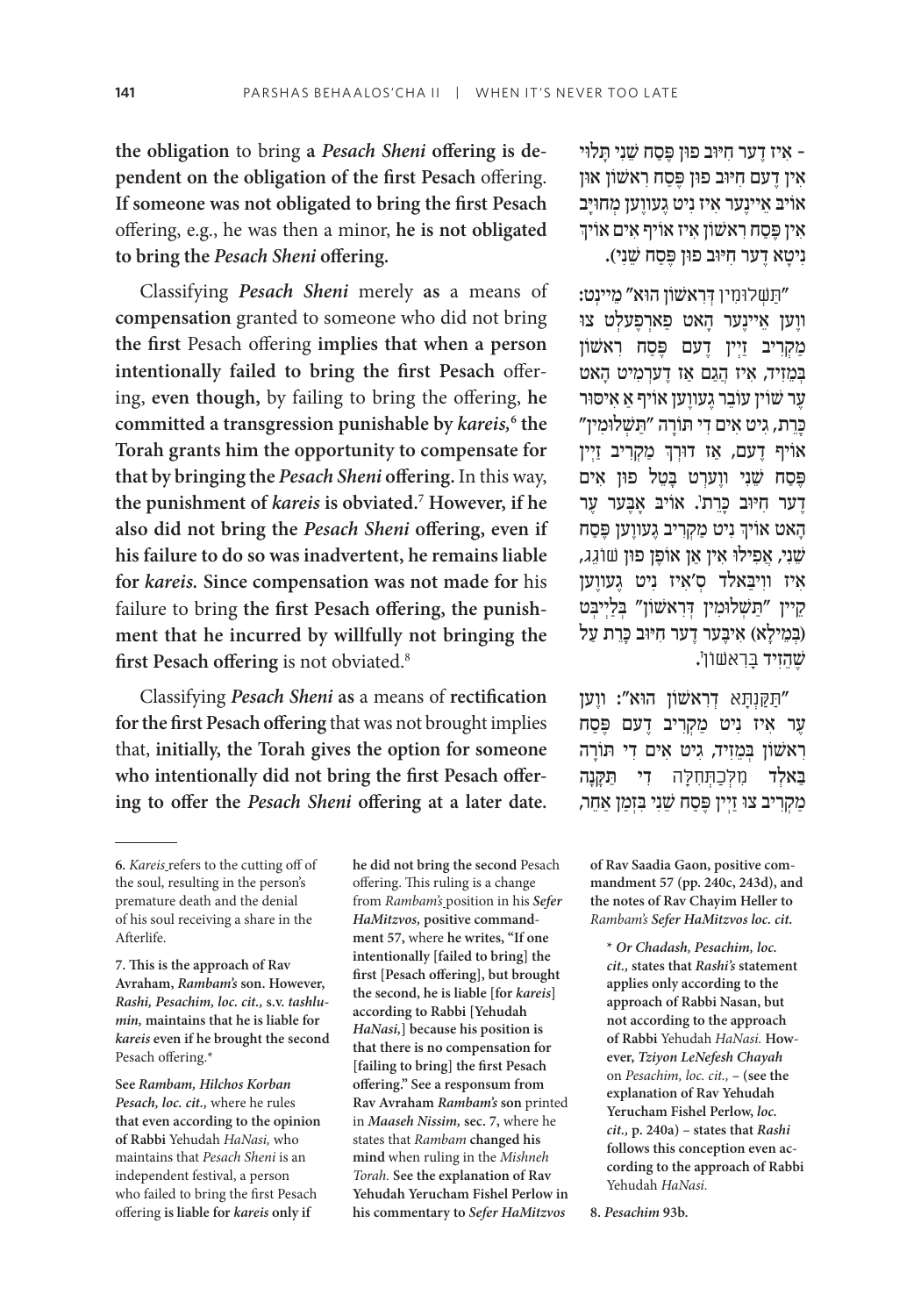**Accordingly, as long as the time for rectification has not passed, the liability of** *kareis* **does not fall upon him.9 Therefore, even if he did not bring the** *Pesach Sheni* **offering, but his failure was inadvertent, he had not incurred the punishment of**  *kareis.* The rationale is that, according to this approach, the person does not become liable for *kareis*  unless he fails to bring a *Pesach Sheni* offering. **Since then – the time when rectification** was possible – **his** violation **was inadvertent, he is absolved from punishment.10**

אזוֹי אז כּל זמן ס׳איז ניט ּדוְרְכֶג ַעג ְאנֶג ֶ ען ד ְ עם זַמ ּ ן פו ֶ ן דער ֧֖֖֖֖֖֖֖֖֖ׅ֧ׅ֖ׅ֖֧֧ׅ֧֧ׅ֧֧֧֧֧֚֚֚֚֚֚֚֚֚֚֚֚֚֚֚֝֬֝֝֟֓֝֬֓֝֬֝֬֓֓֝֬֝֬֝֬֝֬֝֬ תַקַנְתָא אִיז נָאךְ נִיט חַל דֶער חִיּוּב כְּרֵת". אוּן דֶערִיבֶּער, אֲפִילוּ אוֹיב ֶע ָר ה ֶ אט דעם פֶּ ַסח שֵׁ ִני ִניט ַ מ ְקִריב ָגעווַען, עֵר אִיז אַבֵּער גֵעווֵען אַ שוֹגְג ַבְּשֵׁנִי, אִיז עָר פַּטוּר פוּן כַּרֵת - ווַיִּיל ֧֧֧֢ׅ֧֚֝<u>֓</u> יִבְּעֵת הַתַּקָנָה (ווֶען עֶס לֵייגְט זִיךְ דֶער**ְ"** חִיּוּב כְּרֵת) שׁוֹגֵג הָיָה‴<mark>".</mark>

### **Dependence and Independence**

**2. In his** *Sefer HaMitzvos,***<sup>11</sup>** *Rambam* **counts the** *mitzvah* **of bringing the** *Pesach Sheni* **offering as an independent** *mitzvah.* **He explains that the rationale for this conception is that** *halachah*  **follows the perspective of Rabbi** Yehudah *HaNasi* **who maintains that** *Pesach Sheni* **is a festival in its own right.**

**This requires clarification.12 Even according to Rabbi** Yehudah *HaNasi,* who **maintains that** *Pesach Sheni* **is an independent festival, the obligation** to bring a *Pesach Sheni* offering **is relevant only to one who did not bring the first Pesach offering. One who did bring the offering at its appointed time may not bring the** *Pesach Sheni* **offering. Thus, even Rabbi** Yehudah *HaNasi* **understands the** *Pesach Sheni* **offering as a** *mitzvah* **that comes in the place of the first Pesach offering.** According to this logic, *Pesach Sheni* appears to be a continuation of **the same** *mitzvah* **as the first Pesach. Why then does** *Rambam* **consider it as a** *mitzvah* **in its own right?**

ב. דֵער רַמְבַ"ם אִין סֶפֶר הַמְצִוֹת שֶׁלּוֹ', רֶעכְנְט דִי מִצְוָה פוּן פֶּסַח שֵׁנִי אין מִנְיַן הַמִּצְוֹת אַלְס אַ מִצְוָה בְּפָנֵי ַעֲצְמָה, און אִיז מַסְבְּיר דֵעם טַעַם, וויִיל די הַלְכָה איז (ווי רִבִּי) אז פֵּסח שֵׁ ִנ ִ י א ַ יז א ֶ "רֶג ִּל ב ְפֵנ ַ י ע ְצמוֹ ".

ְאִיז נִיט מוּבָן<sup>יא</sup>: אוֹיךְ לְדַעַת רַבִּי אַז פֶּ ַסח שֵׁ ִנ ִ י א ַ יז א ֶ "רֶג ִּל ב ְפֵנ ַ י ע ְצ ִ מוֹ ", איז ׇׅ֧֧֧֦֧֢ׅ֖֧֪֦֧֦֧֦֧֦֧֓֝֬֓֓֓֓֓֓֡֓֓֬֓֓֡֬֓֓֬֓֓ ָדָאךְ זַיְין חִיּוּב שַׁיָּיךְ נָאר בַּיי דֶעם ווָאס ׇׅ֧֧֧֦֧֢ׅ֖֧֪֦֧֦֧֦֧֦֧֓֝֬֓֓֓֓֓֓֡֓֓֬֓֓֡֬֓֓֬֓֓ ָהָאט נִיט מַקְרִיב גֵעווֶען דָעם פֵּסַח ִר ֵ אשׁ וֹ ן ) – א ֶ יינ ָ ער וו ָ אס ה ַ אט מ ְקִריב ְגָעווָען פֶּסַח רִאשׁוֹן קֶען דָאךְ נִיט<br>בריינגעו דעם פּסח שני). קומט דאך בְרִיינְגֵען דָעם פֵּסַח שֵׁנִי), קוּמִט דַאך ׇׅ֧֧֧֦֧֢ׅ֧֓֝֬֓֓֓֓֓<u>֓</u> אויס אַז אויך לְדַעַת רַבִּי אִיז פֶּסַח שֵׁני סוֹף־סוֹף א מצוה וואס קומט אנשטאט דעם פסח ראשון, ובמילא - דִי זֵעלְבֶּע מְצָוַה (ווִי פֵּסַח רְאשׁוֹן): צו מַקְרִיב זַיִין אַ קַרְבַּן פֵּסַח - הַיִינִט ַפְארְווַאס רֻעֹכְנְט עֵס דֻער רַמְבַּ"ם ַ אַלְס אַ מְצָוַה בְּפְנֵי עַצָמַה?

**12. A similar question is raised by Rav Daniel of Babylon in** *Maaseh Nissim, loc. cit.* **See also the com-** **mentary of Rav Yehudah Yerucham Fishel Perlow on** *Sefer HaMitzvos,* **specifically his introduction to the seventh general principle and to positive commandment 57, pp. 239d, 243a ff.**

**<sup>9.</sup> See the commentary of Rabbeinu Chananel to** *Pesachim* **93a***,* which states, **"He is not liable for** *kareis* **unless [he fails to bring] the second [Pesach offering]."**

**<sup>10.</sup> This is the wording of Rav Avra-**

**ham,** *Bircas Avraham, loc. cit.*

**<sup>11.</sup>** *Sefer HaMitzvos,* **positive**  *mitzvah* **57.**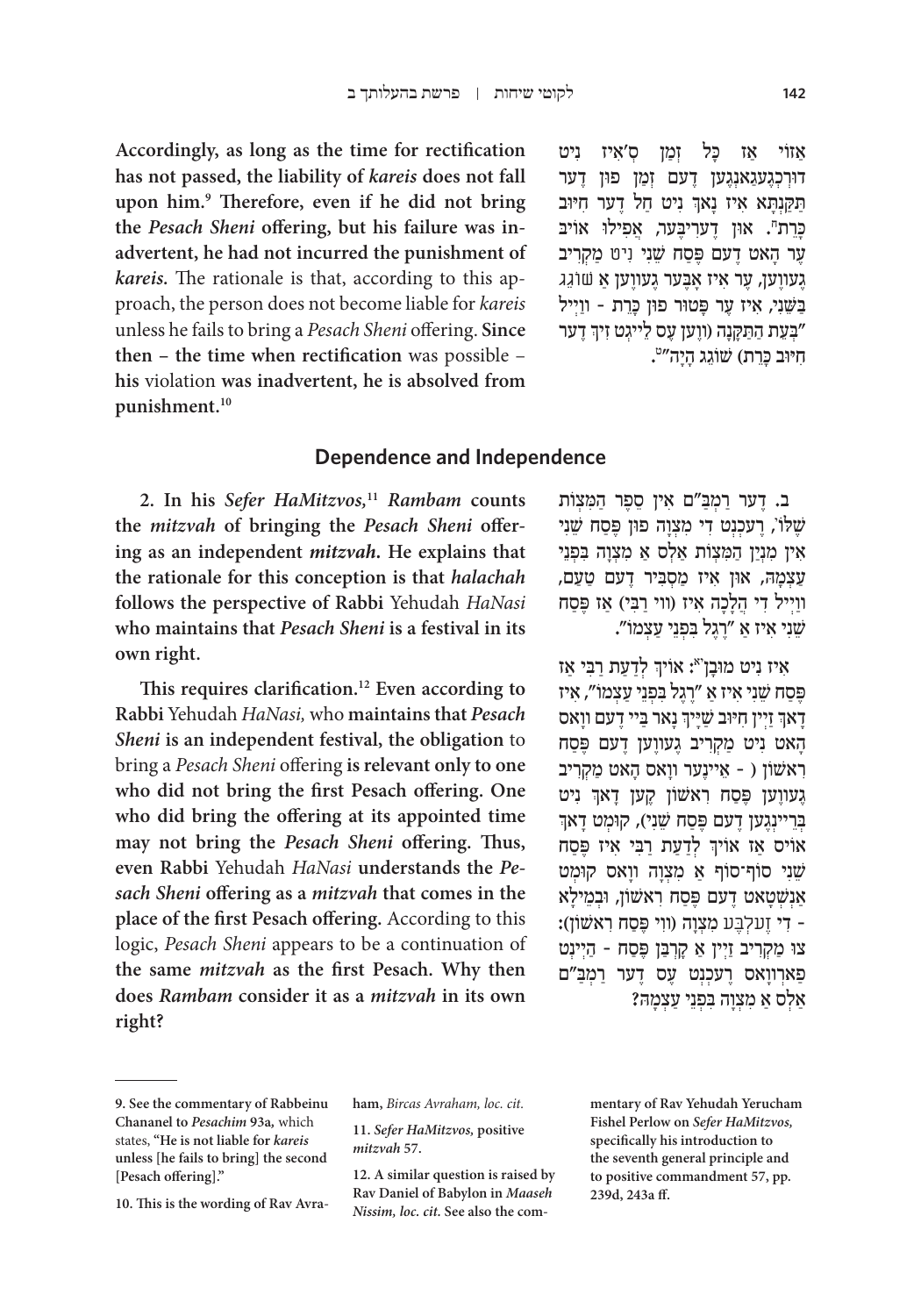**We are forced to say that although the first Pesach offering and the second are interrelated – for the obligation** to bring **the** *Pesach Sheni* **applies only when one failed to bring the first – nevertheless, they represent two different categories** of offerings, each connoting **a separate matter. Therefore, they are included in the reckoning of the** *mitzvos* **as two**  *mitzvos.***<sup>13</sup>**

## **Distinctive Differences**

**3.** The above question can be resolved **by first explaining the general distinction between the first Pesach offering and** *Pesach Sheni.* Among the fundamental **differences between the first Pesach offering and** *Pesach Sheni* **are:**

**a) On the first Pesach,** the possession of *chametz*  **is forbidden; it may not be seen or found** in a Jew's domain. **On** *Pesach Sheni,* **by contrast, "[A person may have]** *chametz* and *matzah* with him at home."**<sup>14</sup>**

**b) The first Pesach is observed for seven days. The implication is not only that the prohibition against**  *chametz* **is observed for seven days,15 but that the first**  Pesach offering is – to use the wording of the Talmud<sup>16</sup> **– "eaten for six [additional days],"17** i.e., **"***matzah* **is eaten in connection with it,** i.e., the Pesach offering, **for six days."18 By contrast,** *Pesach Sheni* **is only one day.19**

**The differences between the first Pesach and** *Pesach Sheni* **stem from the core definition of each of these days.**

**14. The Mishnah,** *Pesachim* **95a.**

**15.** *Ibid.* **96b.**

**16.** *Ibid.* **95b. See the wording of the Talmud (***Pesachim* **96b, cited in the main text): "The prohibition [against]** *chametz* **is observed… for all seven [days]." Similarly, the Mishnah (***ibid.* **96a) states, "For [all] generations, the Pesach offering is observed for all seven [days]," although the intent is that**  the prohibition against *chametz* is observed for this number of days.

**17.** *Rashi, Pesachim,* **95b, s.v.**  *hane'achal,* **explains that** the Talmud

ּמו ֶז מ ָען ז ְאג ַ ן, א ֲז הַגם פֶּ ַס ִח ראשׁ וֹ ן און שֵׁנִי <u>זַיִ</u>ינֵען געבוּנְדִן (דֵערְמִיט ָוו ֶ אס ד ִ ער ח ּיּו ּ ב פון שֵׁ ִנ ִ י א ָ יז נ ִ אר אין ַפְאל ווֵען סְ׳פֵעלִט דִי הַקְרַבָה פון יִר ווֹ ווֹ ן וְינֵען זיינען זיינען ְּבִגְדָר ְ ם צ ֵוויי ַּבאזּוְנֶד ֶערע ִ עְנָיִנים, און דָערִפ**ַאר זַיִינָען ז**יי גָערֻעכִנִט אִין מִנְיַן הַמִּצְוֹת אַלְס צְווֵיי מִצְוֹת<sup>ִיב</sup>.

ֶ ג. וו ֶ עט מ ָ ען ד ַ אס פ ְארשׁ ְ ֵטיין בְּהַקְדִּים לְבָאֵר דֵעם הַפְרֵשׁ כִּלַלִי ְצ ִווישׁ ְ ן פֶּ ַס ִח ר ּ אשׁ וֹ ן און פֶּ ַסח שֵׁ ִני:

מִיר גֵעפִינֵען אִין דִי חִילוּקִים ְצווישׁן פֵּסח ראשון און פֵּסח שֵׁנִי: (א) "הַרְאשׁוֹן אַסוּר בְּבַל ֵיָרֶא ּה וַב ִל י ָּמֵצ ְא וַהשֵּׁ ִנ ָ י חֵמ ּץ וַמָּצה עמו בבית"<sup>יג</sup>. (ב) "הראשון נוהג ַכָּל שָׁבְעָה [ווַאס מֵיינִט נִיט נַאר ֹאַז (אִיסוּר) "חִמּוּצוֹ . . נוֹהֵג כּל שִׁבְעָה"", נָאר אַז דָער קָרְבַּן פֵּסַח ראשון איז אַזא וואס איז (בִלְשׁוֹן - הַגְּמַרַא<sup>טו</sup>) ״נֵאֱכַל לְשָׁשָׁה״<sup>טז</sup> שֵׁ אוֹכָלין עליו מצות ששׁה" יְמִים״י] וְהַשֵּׁנִי יוֹם אֶחָד״".

ִד ִ י ח ּיל ּו ִק ְ ים צ ִווישׁ ְ ן פֶּ ַס ִח ראשׁ וֹ ן ּאון שֵׁ ִנ ּ י קוֶמ ַ ען א ְל ּס ת ָוֹ צָא ּה ו ְמ ּסוָּבב ָפוּן דעם גֶדֶר פוּן יַעדֻערִן פוּן זֵיי.

mentions six days because **it is borrowing the wording of the verse (***Devarim* **16:8), "Partake of** *matzos*  **for six days."**

**18.** *Rashi, Pesachim, loc. cit.* The Pesach offering itself may only be eaten on the night of the fifteenth of Nissan. However, it must be eaten together with *matzah.* Since *matzah* is eaten throughout the Pesach holiday, the Pesach offering is considered as if it was "eaten for six [additional days]."

**19.** *Tosefta, Pesachim* **8:3.**

**<sup>13.</sup> See the explanations of Rav Yehudah Yerucham Fishel Perlow,** *loc. cit.,* **in particular the introduction** to general principle 7 **and p. 243c, regarding the resolution of this question.** He clarifies **that since our Sages stated that** *Pesach Sheni*  **is in independent festival, it can be concluded that it is also an independent** *mitzvah.* **This explanation is enhanced by the concepts that follow in the main text** which clarify **that the first Pesach and** *Pesach Sheni* **are fundamentally different in nature.**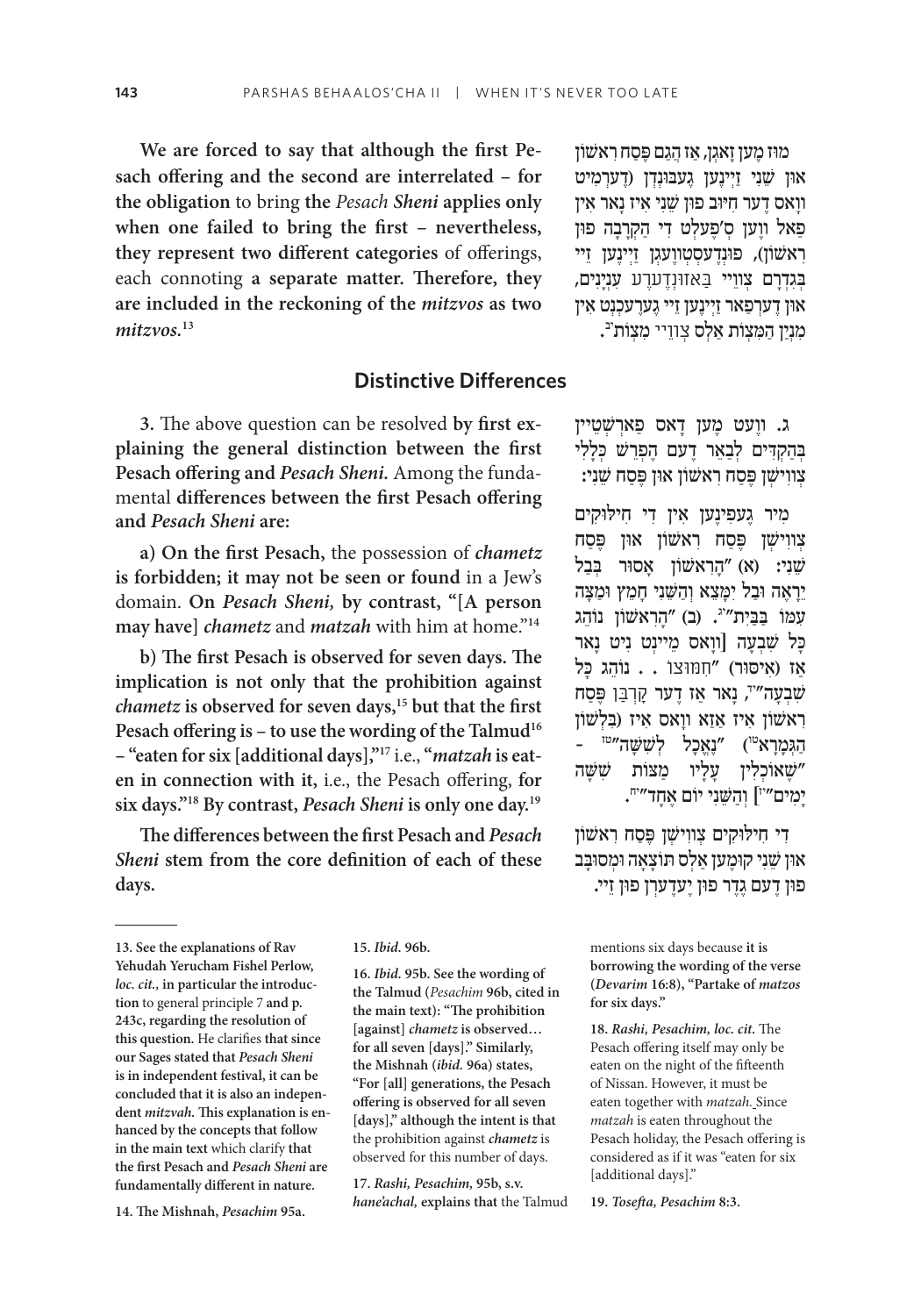### **On Our Own Initiative**

**4. To explain the above: Simply put, the difference between the first Pesach and** *Pesach Sheni*  **is that the obligation to bring the first Pesach** offering **follows the established order of the Torah, conforming to a prescribed time.** By contrast, **the obligation to bring the** *Pesach Sheni* **offering does not follow the established order; it is not a scheduled offering. Although** those bringing the *Pesach Sheni* offering **did not bring the Pesach offering at the prescribed time, we do not** follow the rule that ordinarily applies: <sup>20</sup> **"Once its day passed, the sacrifice is invalid." Instead, the Torah grants an opportunity to bring the sacrifice later. As the adage of my revered father-in-law, the Rebbe** Rayatz, <sup>21</sup> **goes:**

> **The message of** *Pesach Sheni* **is that "nothing is ever lost;"22 one can always correct**  the situation and make amends. **Even one who was impure or was on a distant path23 – and even if he brought himself to such a state willingly24 – he can, nevertheless, make amends.**

**This resembles the difference between the Divine service of a** *tzadik,* **"a righteous man," and a**  *baal teshuvah,* **"a penitent." A** *tzadik* **serves G-d via a straight path,** i.e., **according to the guidelines of the Torah, for "G-d made man upright."25** Although **a** *baal teshuvah* **violated the guidelines of the Torah, G-d gives him the opportunity to correct his past and make up for** any **lack.**

**We find a similar divergence between the first Pesach and** *Pesach Sheni* **with regard to the** spiritual **state of the Jewish people the first time** these sacrifices were brought. **When the** first **Pesach sacrifice**

ֶד ִ ער ח ּיל ּו ִק, אין פַּ שׁ ְ ּטו ְת, צ ִווישׁ ְ ן פֶּ ַסח ראשון און פּסח שני איז: פּסח ראשון אִיז דֵער אוֹפֵן הַחְיּוּב פוּן הַקְרַבָת הַפֵּסַח ווי ס׳איז אויסגעשטעלט און דארף <u>זי</u>ין ַעל פִּ י ֵסֶדר ּ פו ּ ן ת ָוֹ רה ) ִּבְז ַמּנוֹ(; פֶּ ַסח שֵׁ ִני אִיז אוֹפֵן הַחִיּוּב שֵׁלֹא עַל פִּי סֵדֵר (שֵׁלֹא ּבְזְמַנּוֹ): דִי ווַאס הַאבְן נִיט גֵעַבְרַאכְט ֶדעם פֶּ ַס ִּח בְזַמ ַ נּוֹ – א ַף על פִּ ֵ י כ ָ ן ז ְאגט מֶען נִיט עָבַר יוֹמוֹ בָּטֵל קַרְבַּנוֹ<sup>יט</sup> נַאר תּוֹרַה גִיט דִי גֵעלֶעגִנְהַיִיט צו בְּרֶענְגֶען ָדָעם קַרְבָּן שִׁפֶּעטֶער. וּכִפְתְגָם כִּבוֹד קְדֻשַּׁת מוֹרִי וְחָמִי אַדְמו"ר־׳׳: פֶּסַח שֵׁ ִנ ִ י עְנָי ִ נוֹ א ֶ יז – ע ִ ס א ִ יז נ ָיט ֵ א קיין פֿארְפַאלֶען", מֶען קֶען אַלֶע מָאל" ַפְאַרִיכְטֶעַן. אֲפִילוּ מִי שֶׁהָיָה טַמֵא, ׇׅ֧֧֧֦֧֢ׅ֧֓֝֬֓֓֓֓֓<u>֓</u> ְמִי שֶׁהָיָה בְּדֶרֶךְ רְחוֹקָה. אוּן אֲפִילוּ "לַכֵם"<sup>כא</sup>, אַז דַאס אִיז גֻעווַען בִּרְצוֹנוֹ<sup>יב</sup>, ּפוְנֶד ְעס ְט ֶוו ְעג ֶ ן ק ֶ ען מ ְ ען מַת ֵּק ַן זְיין".

ָס'אִיז בְּדוּגְוַא צוּם אוּנְטֻעַרְשֵׁייד יוישן דער עַבוֹדָה פון אַ צַדִיק אַדער ּפו ַ ן א ַּ בַע ְּל ת ּשׁ וָב ַ ה: א ַ צִ ּד ִ יק ד ְינ ֶט דעם ְאוֹיבָע*ּרְשְׁטְן לוֹיטְן דֶרֶךְ הַיָּשָׁר* - "אֲשֶׁר ָע ָשׂ ָ ה הֱא ִלֹק ֶ ים א ָ ת הָאָד ָם ישָׁ ר"כג – ַ על פּי סדר דתורה; א בעל תשובה ווַאס הַאט עוֹבֶר גֵעווַען אוֹיף סֶדֶר ָהַתּוֹרָה, גִיט אִים דָער אוֹיבֵערְשְׁטֻער דִי מֵעגִלְיכְקַיִיט צו פַארִיכְטִן דֶעם עָבַר און ַמַּשְׁלִים זַיִין הֶחָסֵר;

און ווי מיר געפינען דעם חילוק אין ַמַּצֵב בְּנֵי יְשָׂרָאֵל (בִפֵסַח רְאשׁוֹן וּפֵסַח :שֵׁנִי) בַּיִים עֶרְשָׁטְן מַאל

ַבִּיי דָער הַקְרַבָה פוּן פֵּסַח זַיִינֵען

**25.** *Koheles* **7:29.**

<sup>ָ</sup>ד. דער ביאור אין דעם:

**<sup>20.</sup>** *Berachos* **26a;** *Sifri,* **cited by**  *Rashi, Bamidbar* **28:10, 14;** *et al.*

**<sup>21.</sup>** *Hayom Yom,* **Entry 14 Iyar,** *Sefer HaSichos 5701,* p. 115. **See the elabo-**

**rate** explanations in *Likkutei Sichos,*  **Vol. 18, p. 126ff.**

**<sup>22.</sup>** In the oft-quoted Yiddish original, *Nitto kein farfaln!*"

**<sup>23.</sup>** *Bamidbar* **9:10.**

**<sup>24.</sup> See** *Likkutei Sichos,* **Vol. 8, p. 74, footnote 60, Vol. 12, pp. 216-217.**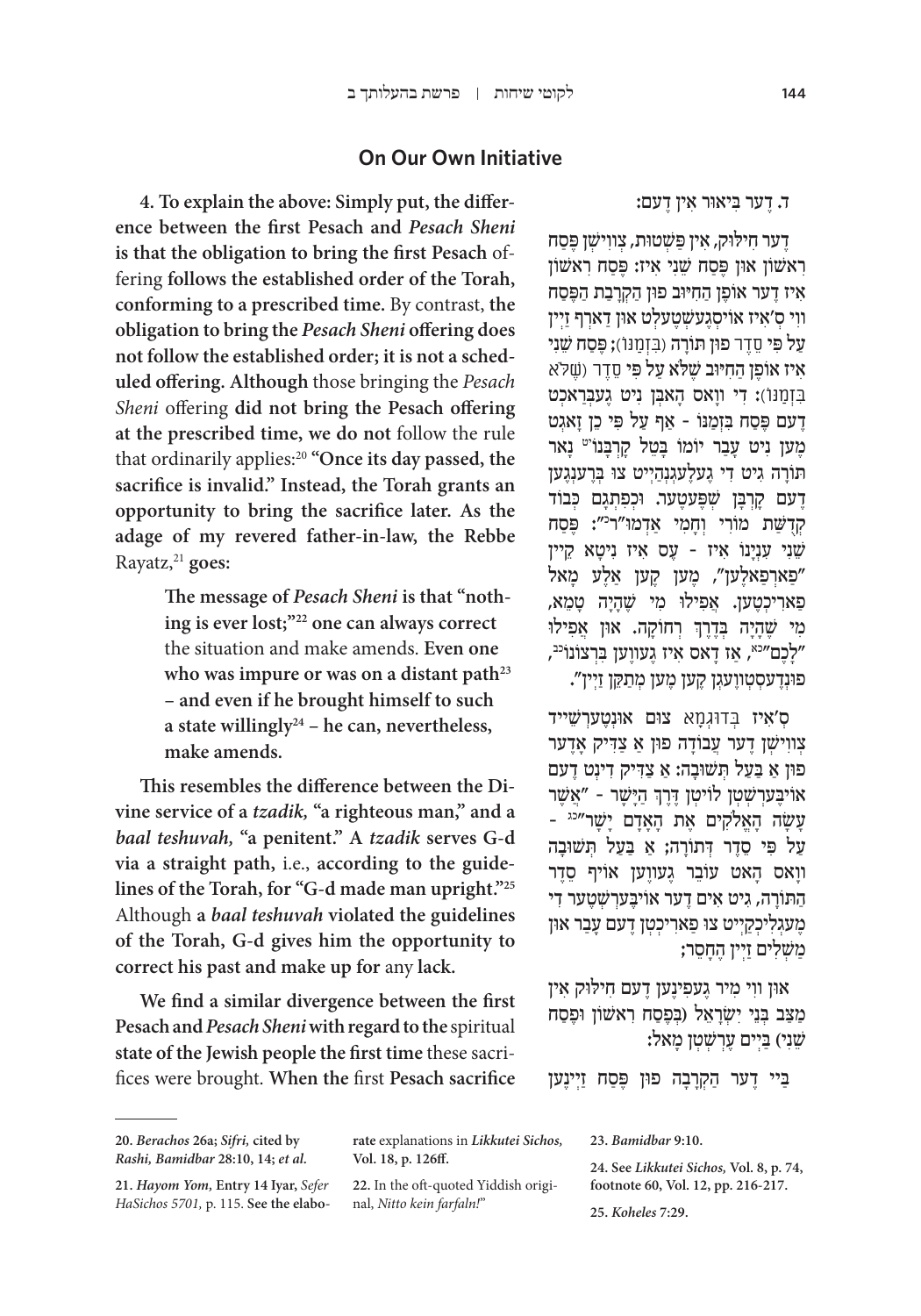**was** originally **brought, it was as if** the Jews **were newborn children, as** implied by the imagery **the Prophet**  Yechezkel uses.<sup>26</sup> Thus, like newborns, the Jews had **no sins.** Moreover, they had fulfilled **the** *mitzvos* **of circumcision and the Pesach sacrifice,** concerning which it is written,<sup>27</sup> "Through your blood, you will **live…. Through your blood you will live." Thus, their**  spiritual **standing was that of** *tzadikim.* **To express this in** *halachic* **terms:** At that time, the Jews had completed<sup>28</sup> – or at least were in the initial stage – of their **conversion.29 "One who converts is like a newborn**  baby";<sup>30</sup> he has no sins, and he is told,<sup>31</sup> "May G-d re**ward your deeds. May you receive full recompense… (for)32 com[ing] to seek refuge under His wings."33**

**By contrast,** *Pesach Sheni* **was instituted on behalf of those who were "impure** because of contact **with a corpse."34 (Death is a result of the sin of the Tree of**

**27.** *Yechezkel* **16:6;** cited in connection with the blood of the circumcision and the Paschal sacrifice by *Mechilta, Shmos* **12:6 (cited by**  *Rashi* **on that verse);** *Shmos Rabbah*  **17:3, 19:5,** *et al.*

**28.** Even though the Jews were the descendants of Yaakov and his sons, nevertheless, the Sages speak about conversion because – until the Exodus and the Giving of the Torah – the status of the Jewish people was the same as that of the Noachides. To attain their new status, they had to undergo a metamorphosis comparable to conversion. **It would appear that,** even though the Jews had merely circumcised themselves and brought a sacrifice, without immersing themselves in a *mikveh,* their conversion was complete because **this constituted the entire conversion process at that time.**

The conceptual difference whether or not their conversion was considered complete also leads to **a difference in practice. Is a convert who had been circumcised but had not yet immersed** in a *mikveh* **obligated to bring a Pesach sacrifice? Or**  to cite **another example: a person who underwent circumcision but not** *periyah* **(the removal of the membrane below the foreskin) before the commandment for** *periyah*  **was given. See** *Tosafos,* **s.v.** *ki piligei,*  **and** *Tosafos Yeshanim, Yevamos*  **46b. This is not the place** for further discussion of the matter.

**29. See** *Yevamos* **46a-b;** *Kerisos* **9a.**

**30.** *Yevamos* **22a; note the sources mentioned there.**

#### **31.** *Rus* **2:12.**

**32. This** added word in the main text **is sourced in** *Rus Rabbah* **(on the above verse)***,* **which states, "'May G-d reward your deeds** and may you receive full recompense **from G-d.' Rabbi Chassa said, '(for) you came to seek refuge under His wings.'" There are** commentators **who have questioned** Rabbi Chassa's **intent**  since he does not seem to be adding

ִא ְיד ֶ ן ג ֶעוו ִ ען א ַ ין א ַ מָּצ ּ ב פו ֶ ן עְרשׁ ְ ט "געבארן" געווארן, כּנבוּאת יְחֶזְקֵאל<sup>כּד</sup>, נִיטָא קֵיין עֲבֵירוֹת אוּן<br>דָא מִצְווֹת מִילָה אוּן פֶּסַח - בְּדָמַיִךְ ְחֲיִי בְדָמַיִךְ חֲיִי<sup>כה</sup>, אַ מַצָּב פון צַדִּיקִים - אוּן ווִי עַל פִּי הַהֲלַכָה ַ – )ה ְתָחַלת?כו ֵ ( "ג ּ ירות"כז ְ – "וֵגר שֶׁנִּתְגַּיֵּר כְּקָטָן שֶׁנּוֹלַד דָּמֵי״יֹּי", נִיטָא<br>קֵיין עֲבֵירוֹת, אוּן מֶען זָאגְט אִים<sup>כח</sup><br>יְשַׁלֵּם ה' פָּעֲלֵךְ וּתְהִי מַשְׂכָּרְתֵּךְ ֧֧֧֢ׅ֧֚֝<u>֓</u> שִׁלֵמַה גו' (עַל<sup>וט</sup>) אֲשֶׁר בַּאת לַחֲסוֹת תַּחַת כְּנָפִיו<sup>י</sup>.

ַדַאקַעגן פֶּסַח שֵׁנִי אִיז גֵעווַען פַּאר יִדִּ יוֹיָאס ״הָיוּ טְוַמְאִים (אוּן אִין טוּמְאָה<br>גוּפַא - טִמֵא מֶת<sup>ל</sup>\*:) לְנֵפֵּשׁ אָדָם״<sup>א</sup> ָ)וו ִ אס מ ָית ִ ה א ַ יז ע ְל יֵד ֵ י ח ְט ֵא עץ

anything more than the continuation of the verse itself. However, it can be said that, as stated in the main text, Rabbi Chassa is explaining why Rus was to be rewarded – because she came to seek refuge under G-d's wings. **I recently found this explanation in the commentary** *Ein Chanoch.* (Note: It appears that a printing error crept into the text and the intent is a commentary by that same author, entitled *Etz Yosef,* on *Ein Yaakov, Bava Metzia* 58b.)

**33. See the** *Targum* **to that verse, "Through this merit, you will be saved from the judgment of**  *Gehinom* **and your portion will be together with** that of **Sarah, Rivkah, Rachel, and Leah." It is difficult to say that all of this was granted because of the kindness** that Rus performed for Naomi. **Instead, it was due to the merit of "coming**  to seek refuge under His wings," **as mentioned above.**

**34.** *Bamidbar* **9:6.** In many contexts, the impurity stemming from contact with a human corpse is considered **the most severe form of impurity (***Keilim* **1:4).**

**<sup>26.</sup>** *Yechezkel* **16.** The entire chapter describes birth of the Jewish people in metaphoric terms. For example (16:4): "As for your birth, when you were born your navel cord was not cut, and you were not bathed in water… nor were you swaddled…."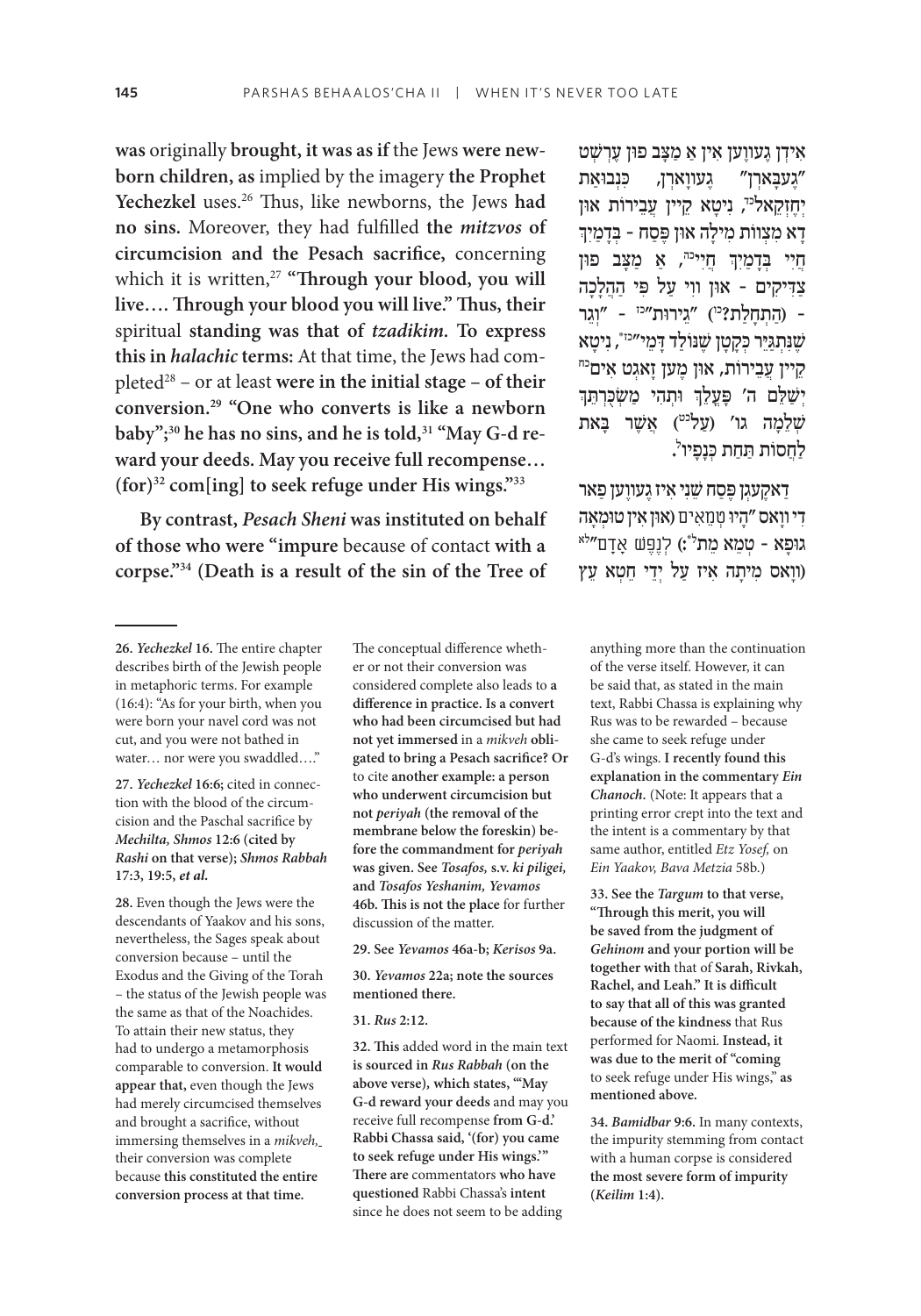**Knowledge,35 the source of all sins.36) After acknowledging** their state, saying, **"We are impure because of [contact with] a corpse," they approached** Moshe **with a soul-felt request,37 "Why should we be excluded from offering G-d's sacrifice at its appointed time together with the Children of Israel?"** Their words and actions followed the steps prescribed for *teshuvah*: confession<sup>38</sup> **and** then **a request that their lack be corrected – and indeed corrected in a complete manner. Not only** did they desire **to bring the offering, but they also desired the virtues** of offering it **at "its appointed time" and "together with the Children of Israel."39**

**On this basis, we can understand the inner reason why G-d did not issue the command to the Jewish people to bring the** *Pesach Sheni* **offering initially, like almost all the other** *mitzvos* **of the Torah, but only after they were aroused and protested, "Why should we be excluded?"**

As mentioned, the *Pesach Sheni* offering is associated with *teshuvah* and, **by and large, the motif of** *teshuvah* **is initiated through an** inner **arousal on the part of the person returning** to G-d. **Even though he is,** in a figurative sense, **"impure because of [contact with] a corpse" – not in a state of purity and, certainly, not in a state of holiness –** something inside prompts him to seek to draw close to G-d. In that state, **he is not able to appreciate a revelation of** G-dly **light from Above.** Instead, **he is aroused to** *teshuvah* **on his own and** endeavors to **raise himself from his lowly state.40**

Hence, the initiative for the *Pesach Sheni* offering – like that of *teshuvah* – came from the people themselves.

**36. See** *Torah Or,* **p. 79d; the**  *maamar* **entitled** *Basi LeGani,* **5711, ch. 2.**

#### **37.** *Bamidbar* **9:7.**

**38.** The concept that their initial words **– "We are impure because of [contact with] a corpse"** represent a confession **– clarifies** why this was stated before their request, **"Why should we be excluded?"** Otherwise, that initial statement **is problematic as has been noted by the commentaries.**

**39. It is possible to say that an allusion** to this aspect of their request is found in G-d's response to their appeal (*Bamidbar* 9:12) – that they should, **"Offer [the** *Pesach Sheni* **sacrifice] according to** *all*  **the statutes of the [first]** *Pesach*  **[sacrifice]." Thus, it would be considered as if they** brought it **at "its appointed time" and "together with** 

הדעת<sup>לב</sup>, שוֹרשׁ פון אלע חֵטַאִים<sup>לג</sup>), און זֵיי זַיִינֵען גֵעקוּמֵען מיט אַ בַּקַשָּׁה נַפְשִׁית - נַאכן מוֹדֵה ֧֧֢ׅ֧֢ׅ֧֦֧֦֧֦֧֚֝ און מִתְוַדָּה זַיְין זִיךְ "אֲנַחְנוּ טְמֵאִים ַ לְנֶפֵשׁ אִדם - למה נגרע לְבלִתי הקריב אֵת קרִבן ה' בִּמוֹעַדוֹ בִּתוֹךְ ְּבֵנ ִי י ְשָׂרֵאל"לד ְּ – ב ּדוְגַמ ְּת ת ּשׁ וָבה – וּבְפְרַטֵיהַ: וְידּוּי<sup>לה</sup>, בַּקַּשַׁת תִּיקּוּן הַחִסֶר, תִיקְוּן בּשָׁלֵימוּת (ניט נאר ְלְהַקְרִיב" נָאר אויך דִי מַעֲלָה" ְפון "בְּמוֹעֲדוֹ" אוּן פוּן "בְּתוֹךְ בְּנֵי ישׂראל"ל).

ָדערִמִיט איז מוּבַן דָער טַעַם (פִּנִימִי) ווַאס דִי מִצְוַה פון פֵּסַח שֵׁנִי אִיז נִיט גֶעווֵען אִין אַן אוֹפֵן אז ָדער אויבֵערשׁטֻער הַאט דערויף אַנְגַעזַאגִט פון פְרִיעֵר ווי כִּמְעַט אַלְע ציוויֵי התורה, נאר דוִקא ַנאכְדַעם ווי די אידן זיינַען נתעוֹרר ַגעווארן און געבעטן "למה נגרע ַ גו'" – ווְי ִ יל ד ְּ י ת ּנוָע ּ ה פו ְּ ן ת ּשׁ וָבה ְקוּמְט (בְּדֶרֶךְ כְּלַל) דוּרְךָ דֶער התעוררות פון דעם בעל תשובה: ָכ ֶ אטשׁ ע ִ ר א ִ יז א ַ ין א ַ מָּצ ּ ב פון ְְיָטָמֵא לְנֶפֶשׁ אָדָם" - הֵיפֶּךְ דְּטַהֲרָה" וְעַל אַחַת כַּמַּה וְכַמַּה נִיט קִדוּשָׁה, ֧֧֧֢ׅ֧֚֝<u>֓</u> עָר איז ניט שַיִּיךְ צוּ דֶערְהֶע<mark>רְן א</mark>ַ ֧֧֢ׅ֧֢ׅ֧֦֧֦֧֦֧֚֝ **גִילּוּי אוֹר מִלְמַעְלָה, דָאךְ ווֶעַרְט** ַעֲר נְתְעוֹרֵר מִצַּד עַצְמוֹ - מַלְמַטַּה לְמַעְלָה - בִּתְשׁוּבָה<sup>לּ</sup>י.

**the Children of Israel." Otherwise, the response to** this aspect **of their request would appear to be lacking.**

**According to this understanding, the "compensation" and "rectification"** (see sec. 1) brought about by **the** *Pesach Sheni* **offering was entirely complete.**

**40. See the elaborate** explanation **in** *Likkutei Sichos,* **Vol. 9, pp. 63-64 and,** in particular, **footnote 26 there.**  In that source, the Rebbe explains

**<sup>35.</sup>** *Shabbos* **55b. See** *Likkutei Sichos,* **Vol. 7, p. 169, footnote 55.**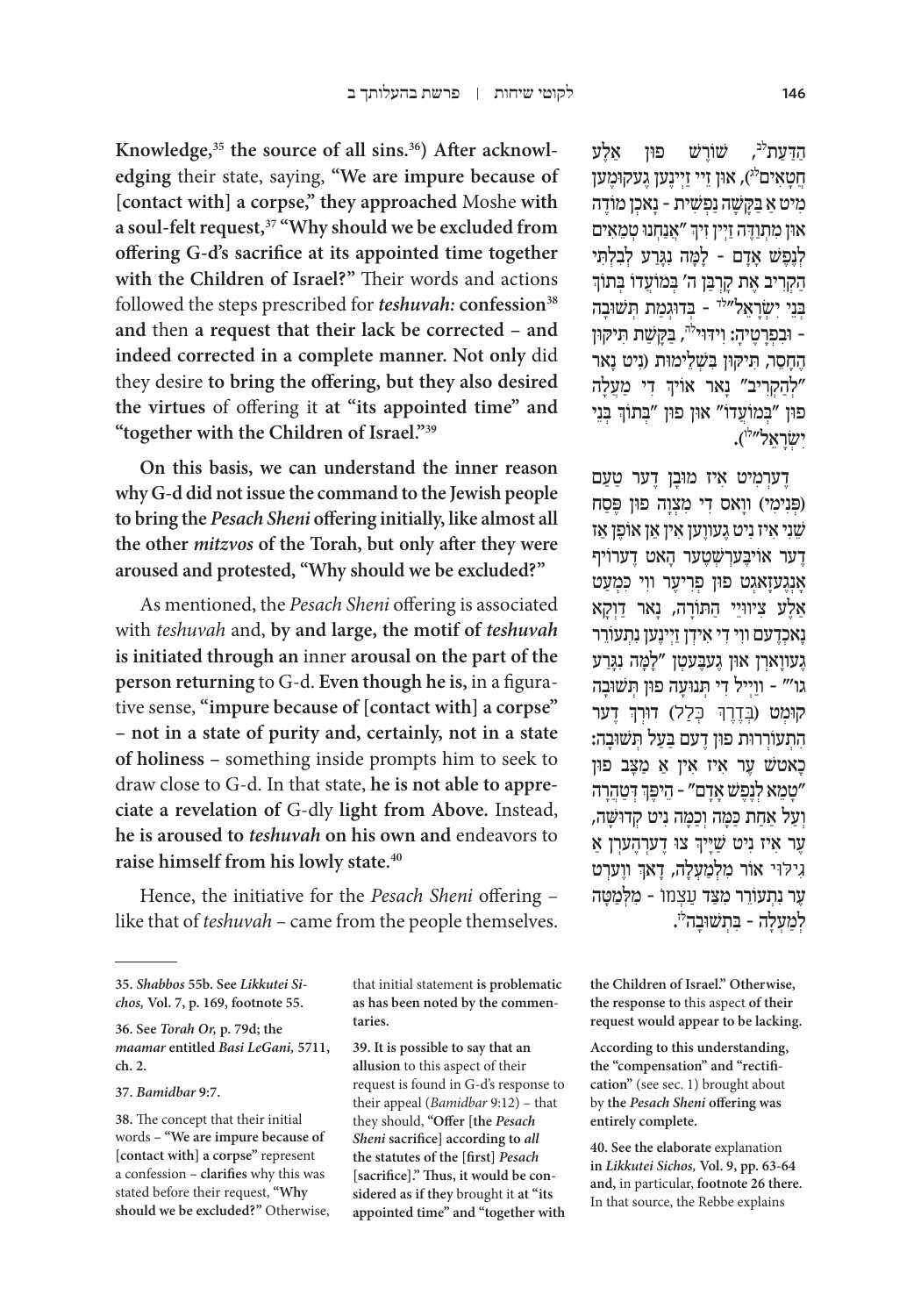#### **A Reason for the Delay**

**5. Based on the above, it is possible to clarify** another **perplexing** dimension of the narrative regarding the institution of the *Pesach Sheni* offering. **Our Sag**es<sup>41</sup> explain that the impure persons who requested to bring the Pesach sacrifice had contracted impurity because of contact with a corpse. **Pesach eve was seven days** after they contracted impurity. Although they were impure, they could have completed the purification process on that day. **Accordingly, it would seem that the compensation** for not bringing the Pesach sacrifice on its appointed day **did not have to involve an** entirely **new motif. As** *Or HaChayim* **notes,42** the law **regarding other sacrifices required to be brought on festivals is that if they were not brought on the first day of the festival, they could be brought for** up to **seven days afterwards.43 On the surface, the same should have applied regarding the Pesach offering.**  Theoretically, **the impure people could have brought the Pesach sacrifice during the subsequent seven days**  of the holiday. Why was it necessary for them to wait **an entire month?**

**The inner rationale** for the delay **can be understood based on the above** explanations: **Not only does**  *teshuvah* **make up for and compensate for** any **lack, it also represents an** independent and distinct **path in Divine service, "a festival in its own right."** Accordingly, it receives its focus **in a separate month,** which alludes to **a new development in Divine service.44**

**A Path that Human Logic Could Not Chart**

**6. The Divine service of a** *tzadik* **is a straight** path, charted by **the Torah's guidelines. Nevertheless, there**

own. What then is motivating him? Since his inner core is "an actual part of G-d from Above" (*Tanya,* ch. 2), it innately seeks to return to its source.

**41.** *Pesachim* **90b;** *Sukkah* **25b.**

ה. עַל פִּי הָאַמוּר ווַערִט ַפַארְעֶנְטְפֶעַרְט אַ דָבָר תַּמוּהַ עַל פִּי נְגְלֵה: חַזַ״ל זַאגְן<sup>ּיָ</sup>ח אַז דִי טְמֵאִים לְנֶפֶשׁ אָדָם אִיז חָל שְׁבִיעִי שֶׁלָהֶם בַּעַרב פֵּסה - עַל פּ<sup>ַ</sup>י זה האט ׅ֧֧֧֢ׅ֖֧֧֧֦֧֧֓֝֬֓֓֓֓֓֓֓֓֬֓֓֬֓֓֬֓֓֬֓֓֬֓֓֬֓֓֬֓֓֓֩֓֓֬֓֬֓֓֬֓֓֓֓֬ ָדָא<sub>ּ</sub>ךְ לִכְאוֹרָה גֶעדַארְפְּט זַיְין דֶער ַתַּשׁלוּמִין זֵייעֲרֵע נִיט אַ חִידּוּש **ַּדְּבַר, אִין אַ חוֹדֵשׁ אַרוּם, נַאר** -ָכָּל שָׁבְעָה, ווִי בַּיי שִׁאַר קַרְבְּנוֹת יוֹם טוֹב - ווִי דָער אוֹר הַחַיִּים ָדַערִמַאנִט עָס.

וְעַל פִּי הַנַּ״ל מוּבַן דֵער טַעַם הַפְּנִימִי): תְּשׁוּבָה אִיז נִיט נַאר) מְמַלֵּא אוּן מַשְׁלִים הֶחָסֵר, נָאר ְָדָאס איז (אויך) אַ דֶרֶךְ אין עֲבוֹדַת ְַהשֵּׁ ַ ם, א ֶ "רֶג ִּ ל ב ְפֵנ ַ י ע ְצ ִ מוֹ ", א ַ ין א ָבְעזוּנְדֶער חֹדֵשׁ (וְחִידוֹשׁ בַּעֲבוֹדַה).

צַדִיק איז אין אַן אוֹפֵן "יַשַׁר" עַל

וא"ו. הַגַם אַז דִי עֲבוֹדָה פוּן אַ

**42.** *Or HaChayim, Bamidbar* 9:7.

**43.** *Chagigah* 9a, 17a.

**44.** חודש, the Hebrew term for "month," shares its root with the word חידוש," something new."

that although there may be a Divine initiative prompting a person towards *teshuvah,* that initiative operates in a hidden fashion; it is not consciously perceived by that person. He feels that he must seek G-d on his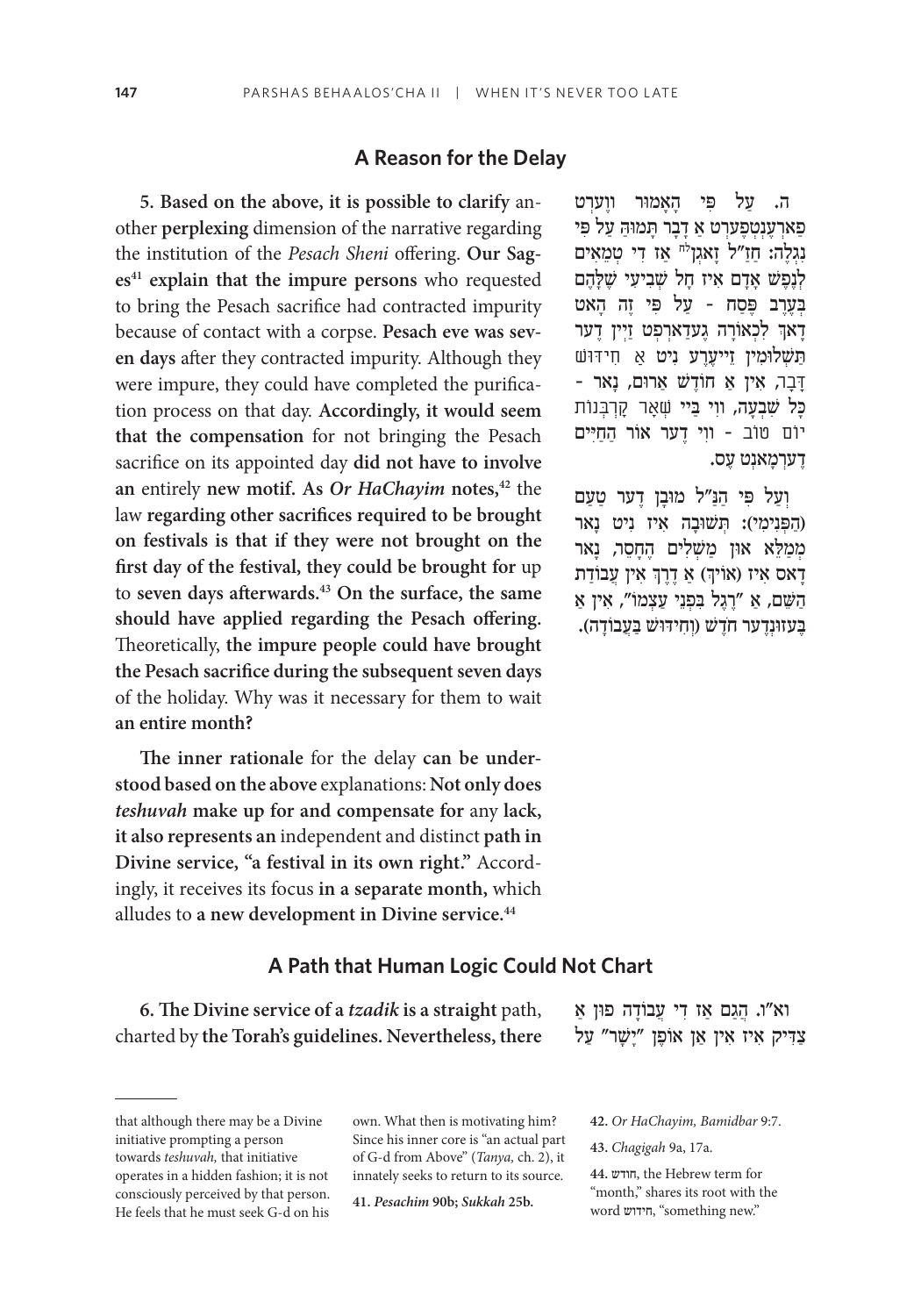**is an advantage in the Divine service of a** *baal teshuvah.***<sup>45</sup> A** *tzadik's* **Divine service** involves, and **has an effect on, holy matters,** i.e., his Torah study and observance of *mitzvos,* **and even on matters that are permitted,** i.e., his mundane activities that are carried out **"for the sake of Heaven."46** However, forbidden matters are beyond his sphere and must be avoided. **There cannot be "a** *mitzvah* that is made possible through a sin,"<sup>47</sup> because forbidden **matters** deriving **from the three utterly impure** *kelipos* **cannot be refined.48** Therefore, **they must be** shunned and **rejected – this is the manner in which the Torah** prescribes dealing with them.49 **However, the Divine service of a** *baal teshuvah* **that is motivated by a love** of G-d **transforms even his intentional sins** that derive from these *kelipos* **into merits.50**

**The power possessed by** *teshuvah* **to bring about such a transformation stems from** a level of G-dliness **that transcends the** *Seder Hahistalshelus,* **the chainlike progression of existence** that brings into being, and defines the structure of, the natural order. **From the standpoint of Torah** – the source for the structure of **this chainlike progression of existence – it is impossible to transform an intentional sin into a merit,**  as our Sages said,<sup>51</sup> "They asked Wisdom..., Prophe**cy… ]and[ the Torah: What is the punishment for a**  sinner?" All – including even the Torah<sup>52</sup> – did not **allow for the possibility of** *teshuvah.* **It was only when the question was posed to "the Holy One, blessed be He,"53 that He answered, "[The sinner] should repent and atonement would be granted him." It is** specifically

**46.** See *Avos* 2:12.

**47.** *Berachos* **47b; note the sources cited there.**

**48.** *Tanya,* **the beginning of ch. 37,**  *et al.* The term *kelipah* (plural *kelipos*) literally means "shell" or "peel." It refers to the spiritual forces that conceal G-dliness and make possible the existence of evil.

**49. See also** *Likkutei Torah, Shir* 

**50.** *Yoma* **86b.**

**51.** *Yalkut Shimoni, Tehillim,* **sec. 702. See also** *Talmud Yerushalmi, Makkos* **2:6.**

**52. True, the answer** the *Midrash*  ascribes to **the Torah** – that the sinner **should bring a guilt-offering – also involves** *teshuvah,* **because such an offering brings atonement only when** accompanied by *teshuvah.* Nevertheless, *teshuvah* **of this nature**  only **transforms the willful trans-**

פּי סדר התורה, פוּנדעסטוועגן ִא ָ יז ד ַא א ַ מֲעָל ִה א ֶ ין ד ֲ ער ע ָבוֹ דה פון א בעל תשובה<sup>לט</sup>: די עַבוֹדה ּפו ַ ן א ַ צִ ּד ּ יק טו ִ ט אוֹ יף א ְ ּ ין דָבִרים שֶׁבַּקְדוּשֵׁה, אַדֵער עַל כַּל פַּנִים ִא ְ ּ ין דָבִר ַ ים ה ּמּו ָּתִר ָ ים. אֶּב ִ ער ניט מצוה הבאה בעבירה"<sup>לט\*</sup>, ענינים" פון רע משלש קליפּות הטמאות לְגַמְרֵי קֶען מֶעַן נִיט מְבָרֵר זַיְין<sup>ָי</sup>, ֶמ ִ ען א ֵ יז ז ֶ יי דוֹ ח ָ ה – ד ִ אס איז ָדָער סֵדֶר ווִי עָס דַארִף זַיִין עַל פִּי תורה<sup>מ</sup>\*; אָבער די עבודה פון ָא בַעַל תְּשׁוּבָה (בִּתְשׁוּבָה מֵאֲהֶבָה) ְאִיז מְהַפֵּךְ אוֹיךָ זַיְינֶע זְדוֹנוֹת לְזָכִיּוֹת<sup>מא</sup>.

ּאו ֶ ן ד ַ ער כּ ֹח ָ וו ְּ אס ת ּשׁ וָב ָה האט ׅ֧֧֧֢ׅ֖֧֧֧֦֧֧֓֝֬֓֓֓֓֓֓֓֓֬֓֓֬֓֓֬֓֓֬֓֓֬֓֓֬֓֓֬֓֓֓֩֓֓֬֓֬֓֓֬֓֓֓֓֬ אויף דָעם נָעמְט זִיךְ פוּן אַ בְּחִינָה ָוו ִ אס א ֶ יז ה ֶעכ ּ ער פו ִ ן השׁ ְ ַּת ְלשׁ ְ ּלות: ִמַּצד ֵסֶדר ְ ּ ד ָתוֹ ר ִ ה, השׁ ְ ַּת ְלשׁ ְ ּלות, ׅ֧֧֧֢ׅ֖֧֧֧֦֧֧֓֝֬֓֓֓֓֓֓֓֓֬֓֓֬֓֓֬֓֓֬֓֓֬֓֓֬֓֓֬֓֓֓֩֓֓֬֓֬֓֓֬֓֓֓֓֬ פון מְהַפֵּךְ זַיְין ֧֧֧֢ׅ֧֚֝<u>֓</u> זְדוֹנוֹת לְזַכְיּוֹת. וּכְמַאֲמַר רַזַ"ל<sup>מב</sup>  $\cdot$ שַׁאֲלוּ לְחַכְמַה  $\cdot$  . לְנְבוּאַה . . לְתוֹרָה": "חוֹטֵא מַה עֲנָשׁוֹ" - און ׅ֧֧֧֢ׅ֖֧֧֧֦֧֧֓֝֬֓֓֓֓֓֓֓֓֬֓֓֬֓֓֬֓֓֬֓֓֬֓֓֬֓֓֬֓֓֓֩֓֓֬֓֬֓֓֬֓֓֓֓֬ זֵיי אַלֶע, אוֹיךְ תּוֹרָה<sup>מג</sup>, הָאבְן וִיט ְ ֶג ֶעג ְּעב ֵ ן ק ָ יין אְר ְּ ט אוֹ יף ת ּשׁ וָבה; ַדְוָקַא ווָען "שַׁאֲלו לְהַקַדוֹשׁ בַּרוּך – הוא״ – הֶעכֶער פוּן הִשְׁתַּלְשָׁלוּת איז געווען דער עַנטִפּער "יַעֲשֶׂה הִשׁוּבָה וְיִתְכַפֵּר לוֹ", ווַיִיל מִצַּד

**gressions into inadvertent ones. See** *Or HaTorah, Devarim,* **Vol. 3, p. 1557ff.;** *Derech Mitzvosecha,* **the references to** *mitzvas eglah arufah*  **in the indices***,* p. 209a, *et al.* **See also the elaborate** explanations **in** *Likkutei Sichos,* **Vol. 4, p. 1152, footnote 12, and Vol. 13, pp. 76-77, sec. 6.**

**53.** The term *HaKadosh Baruch Hu,* "the Holy One, blessed be He," refers to a level of G-dliness that is *kadosh,* "holy," i.e., set apart and distinct, above the structure of the natural order.

**<sup>45.</sup> Regarding all the above, see**  *Derech Mitzvosecha,* **p. 191a,** *et al.*

*HaShirim,* **p. 6d.**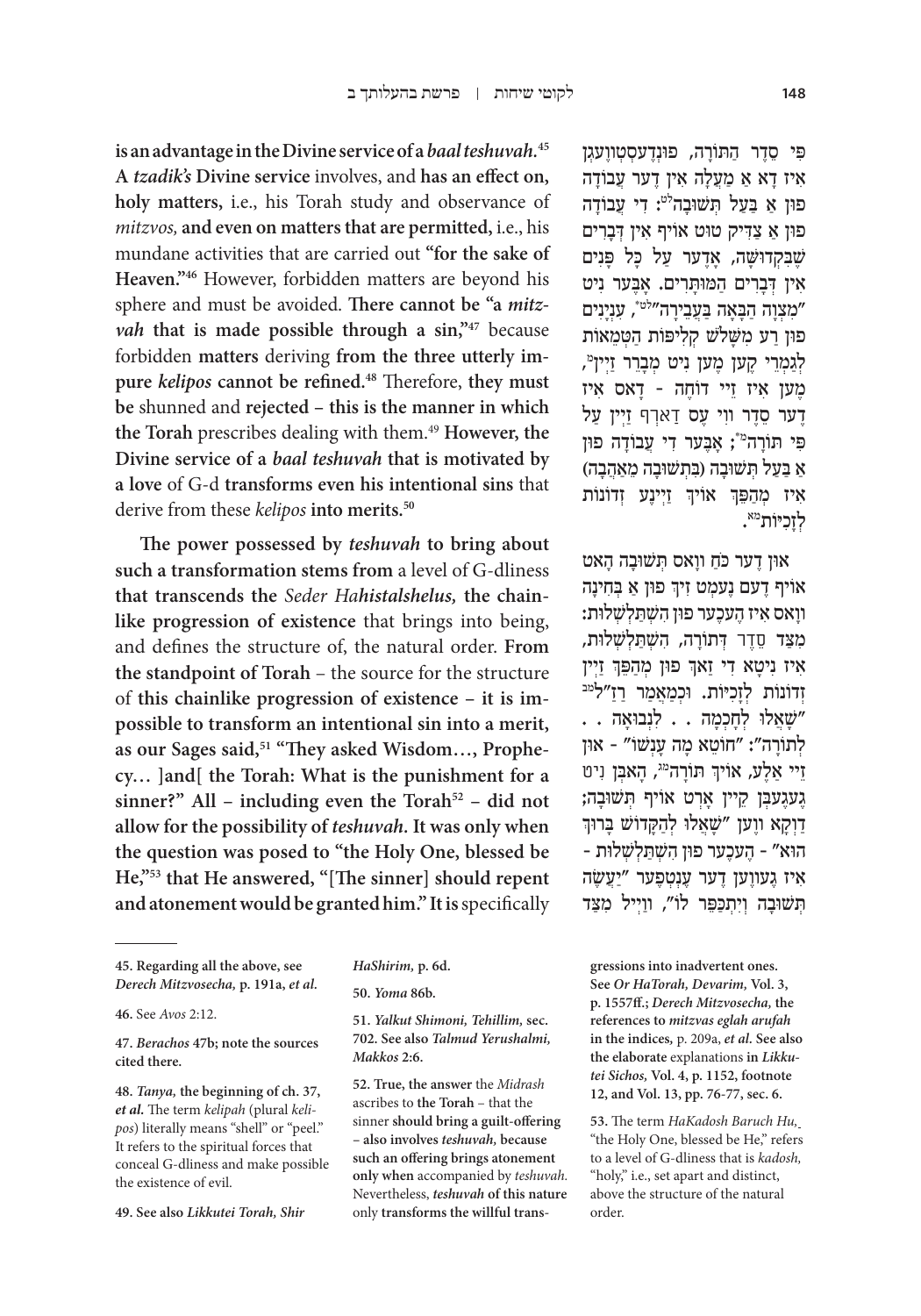**the level of G-dliness that transcends** the natural order, **a level on which "darkness is like light,"54 that allows for the possibility of transforming evil into good.55**

**Based on the above, we can also understand the wording of the demand** of the Jews who complained to Moshe, **"Why should we be excluded?" On the surface, why would someone even think that they would be excluded? Similarly, with regard to the adage of my revered father-in-law, the Rebbe, that "the message of** *Pesach Sheni* **is that 'nothing is ever lost,'" why would one think that** it is possible that something could be **lost forever?**

**However, based on the above,** we can understand. Our world – and even the Torah – has a structure and, **according to that structure,** *teshuvah* **alone is insuf**ficient<sup>56</sup> to transform intentional sins into merits. **"It is already lost,"** because the undesirable act was already carried out and cannot be corrected. **However, when Jews are aroused with a desire for** *teshuvah* and demand, **"Why should we be excluded?"** their claim **reaches a level above the natural order** (as indicated by the statement, **"They asked the Holy One, blessed be He"). From that level comes the answer, "Nothing is ever lost." This is the theme of** *Pesach Sheni.*

**Nevertheless, it is the Torah itself that relates and reveals** these concepts to us. **True, the Torah is** structured according to **the natural order. However,** it is only enclothed within the natural order.<sup>57</sup> In essence, the Torah transcends the natural order entirely, as it is taught:58 **"The Torah and the Holy One, blessed** 

(translated in *Selections from Likkutei Sichos, Vayikra,* p. 222ff.).

**56. Note that** *teshuvah* **is not effective in changing or nullifying a ruling or a punishment dictated by a** Jewish **court.** This is recorded by *Nodah B'Yehudah* **in a well-known responsum (***Orach Chayim, Mahadura Kama,* **responsum 35).**

**57.** See the *maamar* entitled *Vichol* 

העכער פון השתלשלות, וואס ָדָארְטְן אִיז "כַּחֲשֵׁיכָה כָּאוֹרָה"<sup>י,</sup> . ֶ וו ְער ְ ן לטוֹ במד\* ַ ר ִע נ ְתַהפֵּ ך ֶקען אוֹ יך ְְ

֧֧֧֢ׅ֧֚֝<u>֓</u> ַעַל פִּי זֶה ווֵעט מֵען אוֹיך ַפארשטיין וואס זייער טענה איז געווען "למה נגרע גו'" ן דְּלִכְאוֹרָה: פַארְווָאס זְאל -<br>מִלְכַתְּחִלָּה זַיְין דֶער קָסַלְקָא־דַעְתָּךְ ֦֧֖֖֖֖֖֖֖֧ׅ֖ׅ֧ׅ֧֧֧֧֚֚֚֚֚֚֚֚֚֚֚֚֚֚֚֚֚֚֚֝֬֝֝֬֝֓֞֝֬֓֓֝֬֝֓֞֝֬֝֬֝ פון "נִגְּרַע"? וְעַל דֶּרֶךְ זֶה אִין פִּתְגָם ַהַנַּ״ל פוּן כִּבוֹד קִדְשַּׁת מוֹרִי וְחַמִי אַדמו"ר אַז דִי הוֹרָאָה פון פֶּסַח שֵׁנִי איז אַז עַס איז נִיטַא קיין פַארִפַּאלְן ַ – פ ְארָוו ָ אס ז ֶ אל מ ְ ען טַר ְאכְט ַ ן אז ַעֲס אִיז יַא פַארִפַּאלְן?

ֶנָאר, כַּנַּ״ל: מִצַּד תּוֹרָה אַלֵיין<br>הֵעלִפְט טַאקֵע נִיט קֵיין תִּשׁוּבַה<sup>מה</sup> ְצו מְהַפֵּךְ זַיְין דִי זְדוֹנוֹת לְזָכִיּוֹת כַּנַּ"ל, ְס ִ'א ַ יז פ ְארַפ ְאל ָ ן; נ ּ אר דוְרְכֶדעם וואס אידו זיינען נתעורר געווארן ִמ ַ יט א ְּ ת ּנוָע ּ ה פו ְּ ן ת ּשׁ וָבה: " ָל ָּמה נְגַרַע גו'", דַאס הַאט דָערִלַאנְגט בִּיז צו "(שַׁאֲלוּ לְ)הַקַדוֹשׁ בַּרוּךְ ָהוא" שֵׁלְמַעָלַה מֵהִשְׁתַּלְשָׁלוּת, ָוו ּ אס פון ָד ְארט ִ א ֶ יז ד ֶ ער עְנ ְטֶפער, אַז ס׳איז ניט פּארִפּאלן - ס׳איז דא ָדַער עָנְיַן פון פֵּסַח שֵׁנִי.

נְאר דָאס גוּפָא ווָערְט]<br>דָערְצֵיילְט אוּן נִתְגַּלֶּה אִין אוּן דוּךְךְ תּוֹרַה, ווַיִיל הַגַם תּוֹרַה מַצַד עַצְמַה איז בבחינת השתלשלות, אבער ׅ֧֧֧֢ׅ֖֧֧֧֦֧֧֓֝֬֓֓֓֓֓֓֓֓֬֓֓֬֓֓֬֓֓֬֓֓֬֓֓֬֓֓֬֓֓֓֩֓֓֬֓֬֓֓֬֓֓֓֓֬ ּ הו ּ א כּ וָלא ַאוֹ רְיָת ְא ו ּקוְדשָׁ ְּ א בִריך

*Adam lo Yihiyeh,* 5723 (*Toras Menachem, Sefer HaMaamarim Melukat,* Vol. 1, p. 74ff.)

**58.** *Tanya,* **beginning of ch. 23, quotes this concept in the name of the** *Zohar.* This exact wording however is not found in the standard texts of the *Zohar.* Similar wording can be found in *Zohar,* **Vol. I, p. 24a, Vol. II, p. 60a;** *Tikkunei Zohar, Tikkun* **6 and** *Tikkun* **22.**

**<sup>54.</sup> Cf.** *Tehillim* **139:12.**

**<sup>55.</sup> See also** *Likkutei Sichos,* **Vol. 7, p. 23, and the sources cited there.**  G-d is entirely undefined and unlimited. Since, through *teshuvah,* a person connects to this transcendent level of G-dliness, his past conduct is not weighed according to the Torah's ordinary scales of judgment and his sins can be considered merits. See *Likkutei Sichos,* Vol. 27, p. 113,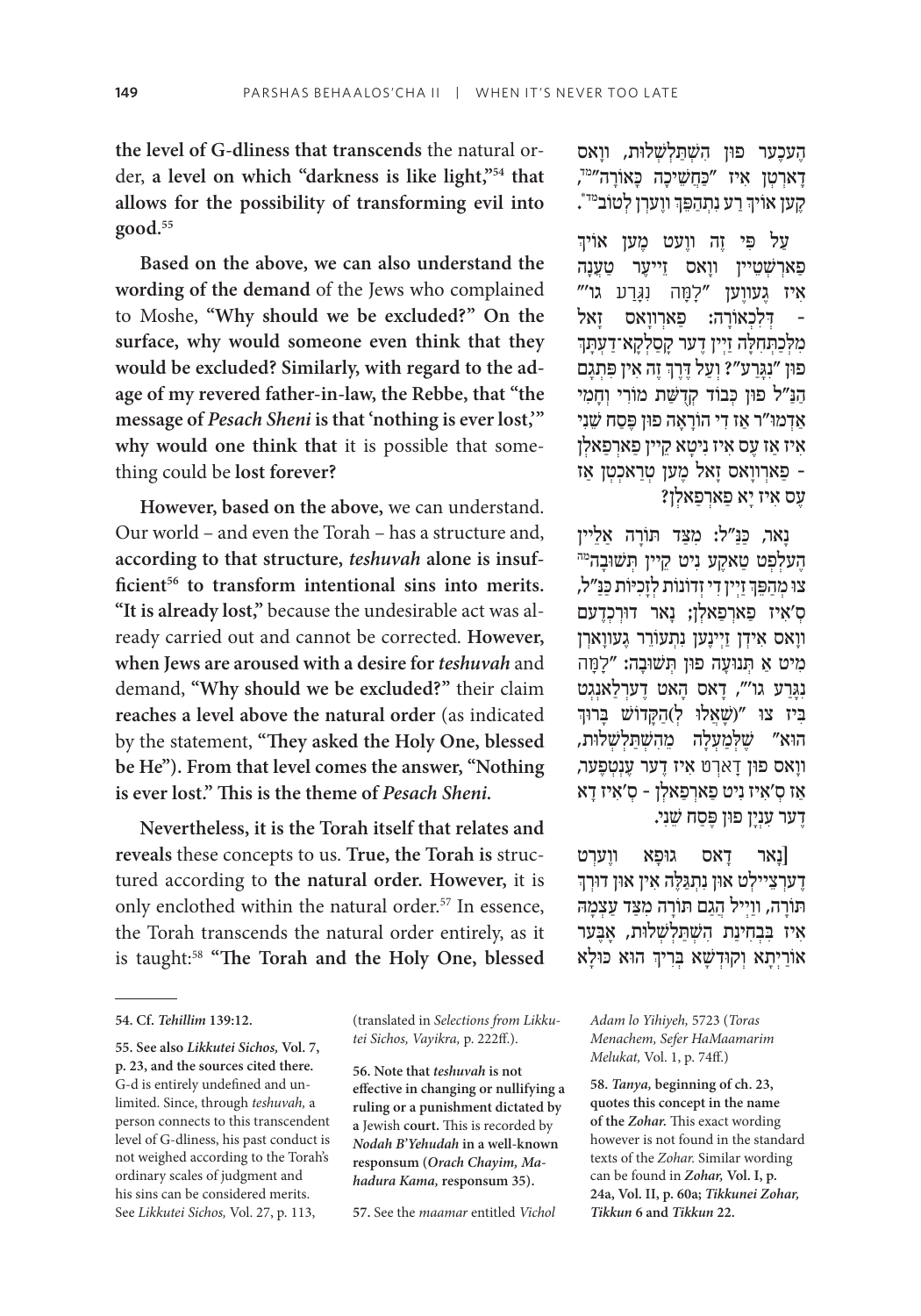**be He, are entirely one."** Accordingly, **everything – even those concepts that transcend the natural order – is revealed through the Torah.59**

## **Rising Above Time**

**7. The above also explains the distinctions between the first Pesach and** *Pesach Sheni* **mentioned above (sec. 3).60**

**On the first Pesach – identified with the Divine service of** *tzadikim* **–** a Jew **has nothing to do with evil; it must be rejected** entirely. **For this reason,** not only may *chametz* not be eaten, **we may not possess** any trace of it.61 **Following the same motif,** on the first Pesach, **the festival lasts seven days – for the Divine service of** *tzadikim* **is ordered and structured.** Accordingly, like **the natural order,** it consists of **seven days,** corresponding to **the seven** Divine **emotive attributes.62**

**60. See similar** explanations **in**  *Likkutei Sichos,* **Vol. 7, p. 327.**

**61. See the** *maamar* **entitled** *Lehavin Inyan Pesach Sheni* **(***Or HaTorah, Bamidbar,* **Vol. 2, pp. 367-368),**  which explains that **the first Pesach and** *Pesach Sheni* **are identified with the Divine services of** *iscafia*  **(subjugating evil) and** *ishapcha*  **(transforming it) respectively.**

**The first Pesach involves departing from evil, subjugating** one's desire for **it. Therefore,** *chametz* **is forbidden. On** *Pesach Sheni,* **after one has already departed from evil, it is possible to transform it. Therefore,**  on that day, **one may possess both**  *chametz* **and** *matzah.*

**See** *Likkutei Sichos,* **Vol. 4, p. 1301,**  where the Rebbe explains **that** the above distinction **parallels the distinction between** *baalei teshuvah*  **and** *tzadikim* in an opposite manner than in the main text here. There, he explains that **the first Pesach resembles** the Divine service of

*baalei teshuvah* who must reject evil, **saying** – to borrow the wording of *Yalkut Shimoni, Vayikra,* sec. 626 – **"I cannot bear** to eat pork… I cannot bear to engage in forbidden intimate relations."\* **(***Likkutei Torah, Devarim* **9d); consult that source.**

*Pesach Sheni,* by contrast, parallels the Divine service of *tzadikim* **who must say, "I could bear** [the violation of these prohibitions] but what can I do, my Father in Heaven has prohibited my [violating them."]

**Nevertheless,\*\*** those statements do not contradict those in the main text. **The explanation in** *Likkutei Sichos, loc. cit.,* **refers to the refinement achieved within the person himself.**  By contrast, **here** the emphasis **is on: a) the fundamental** motifs of **the Divine service** performed **on the first Pesach and on** *Pesach Sheni;* **the motif of the first Pesach is one characteristic of** *tzadikim,* **while that of**  *Pesach Sheni* **is one characteristic of**  *baalei teshuvah;* **b) the refinement of one's intentional sins which, on the first Pesach,** sins are merely **rejected, while on** *Pesach Sheni,* **they can be transformed.**

ְ $\mu$ יִדְ דִי ווָאס עִנְיָנִים, אוֹיךְ דִי ַזְיִנֵען לְמַעִלָה מֵהָשְׁתַלְשָׁלוּת, ווַעַרְן ֧֧֧֢ׅ֧֚֝<u>֓</u> ּנִתְגַּלֶּה דוּרְךָ תּוֹרָה<sup>מּז</sup>].

ְי דאס איז אויך דער ביאור אין די אוֹיבענדערמאנטע (סעיף ג) חילוקים צְווִישְׁן פֶּסַח רִאשׁוֹן אוּן פֶּסַח שֵׁנִי<sup>מח</sup>:

פֶּסַח ראשון - עֲבוֹדת הַצִדיקים -ָהאט מען ניט צו טאן מיט רע, דעם רע איז מען דוֹחה. דעריבער איז חמץ אסור בַבל יֵראָה וּבל ימַצֵא<sup>מט</sup>; און דַערִפַאר איז דער יוֹם טוֹב שִׁבְעַת ימים - ווארום עבודת הצדיקים ִא ַ יז א ֲ ן ע ָבוֹ ד ְּ ה בֵסֶד ְר וַהְדָרָג ְ ה, ס ִ'איז השתלשלות, עֵס איז אויסְגַעשִטַעלִט אין ז' יָמִים, ז' מ<mark>דות וכו''.</mark>

> **Nevertheless, further analysis is still necessary.**

**\* The concept mentioned in** the footnote above **can be connected to those previously explained in** the main text **(sec. 4) that the Jews were considered as converts after the Exodus from Egypt. The reason a** *baal teshuvah* **must say, "I cannot bear…," is because he must be very careful that he will not revert to his previous mode of conduct (***Likkutei Torah, loc. cit.***).** Our Sages **(***Kiddushin* **17b)**  voice **this same concern regarding a convert.**

**\*\* Also,** *Likkutei Sichos, loc. cit.,* **is speaking about a lower level of** *teshuvah* **were there is still concern that** the *baal teshuvah* might **revert to his previous mode of conduct as explained in the previous marginal note. By contrast,** the main text here **is speaking about** *teshuvah*  **motivated by great love, which,** as stated in *Tanya,* **ch. 7, transforms intentional sins into merits.**

**62.** The seven *middos,* Divine emotive attributes, are reflected in the Seven Days of Creation and are the

**<sup>59.</sup> See the series of** *maamarim*  **entitled** *BeShaah Shehikdimu, 5672,*  **Vol 3, p. 1408;** *Likkutei Sichos,* **Vol. 1, p. 75, Vol. 4, pp. 1345, 1350,** *et al.*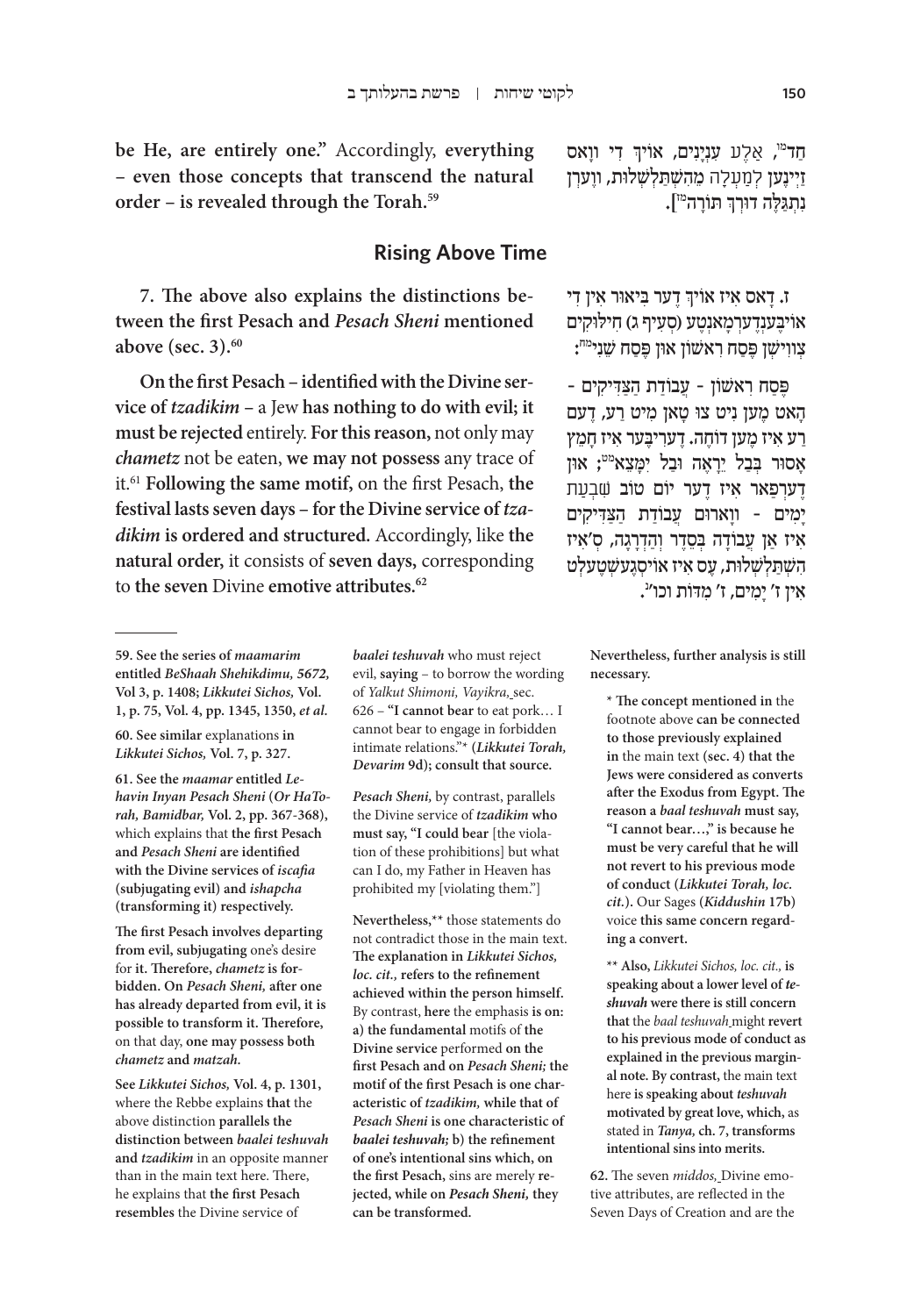**By contrast,** *Pesach Sheni* **is identified with the Divine service of** *teshuvah***, which transforms intentional sins into merits.** As such, **there is a potential to refine even** *chametz***. Therefore, it is permitted to possess both** *chametz* **and** *matzah* on that day.**<sup>61</sup>**

Similarly, **since** *teshuvah* **transcends the order and structure of the natural order, as explained above,**  *Pesach Sheni* **is celebrated for only** *one* **day.** In this instance, the number one **does not represent a minimal amount,** the lowest number, **but rather points to a rung above** all numbers, where there is no place for **limitation or division.** To cite a parallel: *Torah Or***<sup>63</sup> explains that Shavuos is only one day because, "Shavuos is the time of the acceptance of the Torah that embodies the attribute of** *kesser* **that is identified with the quality of**  *yechidah,* the loftiest level of the soul, **that transcends [all] division."**

**This also relates to the narrative in the Talmud64 regarding the** *teshuvah* **of Rabbi Elazar ben Durdaya,65** which motivated **Rabbi** Yehudah *HaNasi* to **"cry and say, 'There are those who acquire their [share in the] World [to Come] over the course of years and there are those who acquire their [share in the] World [to Come] in one moment.'"**

**The Divine service of the** *tzadikim* **is carried out in a structured manner. Since** their service **involves a level of** G-dliness associated with the **distinctions** of the natural order, **it takes several years** for them to achieve their goal.<sup>66</sup>

**By contrast, Rabbi Elazar ben Durdaya** exemplified **the Divine service of** *teshuvah***.** More specifically, **within** the realm of *teshuvah* **itself,** his *teshuvah* was of a unique nature. **He "lowered his head between his** 

ְֿאון דָאס איז אויך ווָאס די גִמַרא<sup>ַנב</sup> דָערִצְיילִט בַּנּוֹגֶעַ דָער תְּשׁוּבָה פוּן ר' אֱלְעָזַר בֵּן דּוּרְדַיַּא ָּ – "בָכ ַה רִּב ְי וָאַמ ֵר י ֶ שׁ קוֹ נ ָ ה עוֹ למוֹ בְּכִמה שַׁנִּים וַיֵּשׁ קוֹנָה עוֹלמוֹ ַּבְּשָׁעַה אַחֲת"; עַבוֹדת הִצִדִּיקים ִא ְּ יז בֵסֶד ְר וַהְדָרָג ּ ה או ֶ ן ד ִער ֶּיבער ֶנ ְעמ ֶ ט ע ַ ס כּ ָּמה שָׁ ִנ ְּ ים, ב ִח ַינת הִתְחַלְקוּת<sup>וג</sup>; מַה שֵׁאֵין כֵּן בַּיי ר' אַלְעַזַר בֵּן דּוּרְדַיַא, ווַאס בַּיי אִים איז געווען עַבוֹדַת הַתְּשׁוּבָה, און אין תשובה גופא, אין אַן אוֹפֵן פון רֹאשׁוֹ בֵּין בְּרְכָּיו - הֲעכֵער פון"

**63.** *Ibid.* **See also the** *maamar* **entitled** *Lehavin mah SheShavuos Yom* 

*Echad* **(***Or HaTorah, Bamidbar,* **Vol. 5, p. 1573).**

**64.** *Avodah Zara* **17a. See** *Maamarei Admur HaZakein, 5562,* **p. 13;**  *Derech Chayim,* **as cited in the indices** entry "Elazar ben Durdaya."

**65.** See also p. ??? below, which men-

tions the *teshuvah* of Rabbi Elazar ben Durdaya. **REFERENCE IS TO NASO 3**

**66. Note that** *shanim,* **Hebrew for "years," shares its root letters with**  *shinui,* **Hebrew for "change." See** *Or HaTorah, Bereishis,* **Vol. 2, p. 338b.**

<sup>ָ -</sup> מה שֵׁאין כּוָ פּסח שֵׁני ַעֲבוֹדת התִשׁוּבה, וואס איז מַהפֵּך ְאויך זְדוֹנוֹת לְזָכִיּוֹת - קֶע*ן מֶע*ן ְ ֶ דעם ֶד ְערַפ ְ אר מָבֵר ַ ר זְיין אוֹ יך חמץ<sup>מט</sup>. און דֵערִיבֵער אִיז "חָמֵץ וּמַצה עמו בבית"; און וויבאלד ַ עבודת התשובה איז למעלה ְמֵהגִבִלה וְהשִׁתַּלְשָׁלוּת כּנ"ל, ָדערִיבֵּער אִיז עָס יוֹם אֵחָד ווַאס וּוַיִיזְט (נִיט אוֹיף אַן עָנְיַן שֵׁל מיעוּט, נאר, אדרבה) אוֹיף העכער ָפוּן הַגְבָּלָה אוּן הִתְחַלְקוּת. אוּן ווִי<br>עֶס אִיז מְבוּאָר אִין תּוֹרָה אוֹר<sup>מא</sup> ֶד ַ עם טַע ַם פ ְארָוואס שָׁ ּבו ִ עוֹ ת איז יוֹם אֵחָד, ווַיִּיל שַׁבועות איז "זִמַן ַקְבַלת התּוֹרה שַׁהוֹא בַבחינת הַכֵּתֵר שֶׁהוֹא בְּחִינַת יְחִידַה שֵׁ ּלְמַעָלַה מֻהָתְחַלְקוּת כו'".

source for the creative energy that brings our world into being. Each day of creation expressed a different *middah,* setting the pattern of nature for all time. See *Torah Or,* **p. 109d ff.**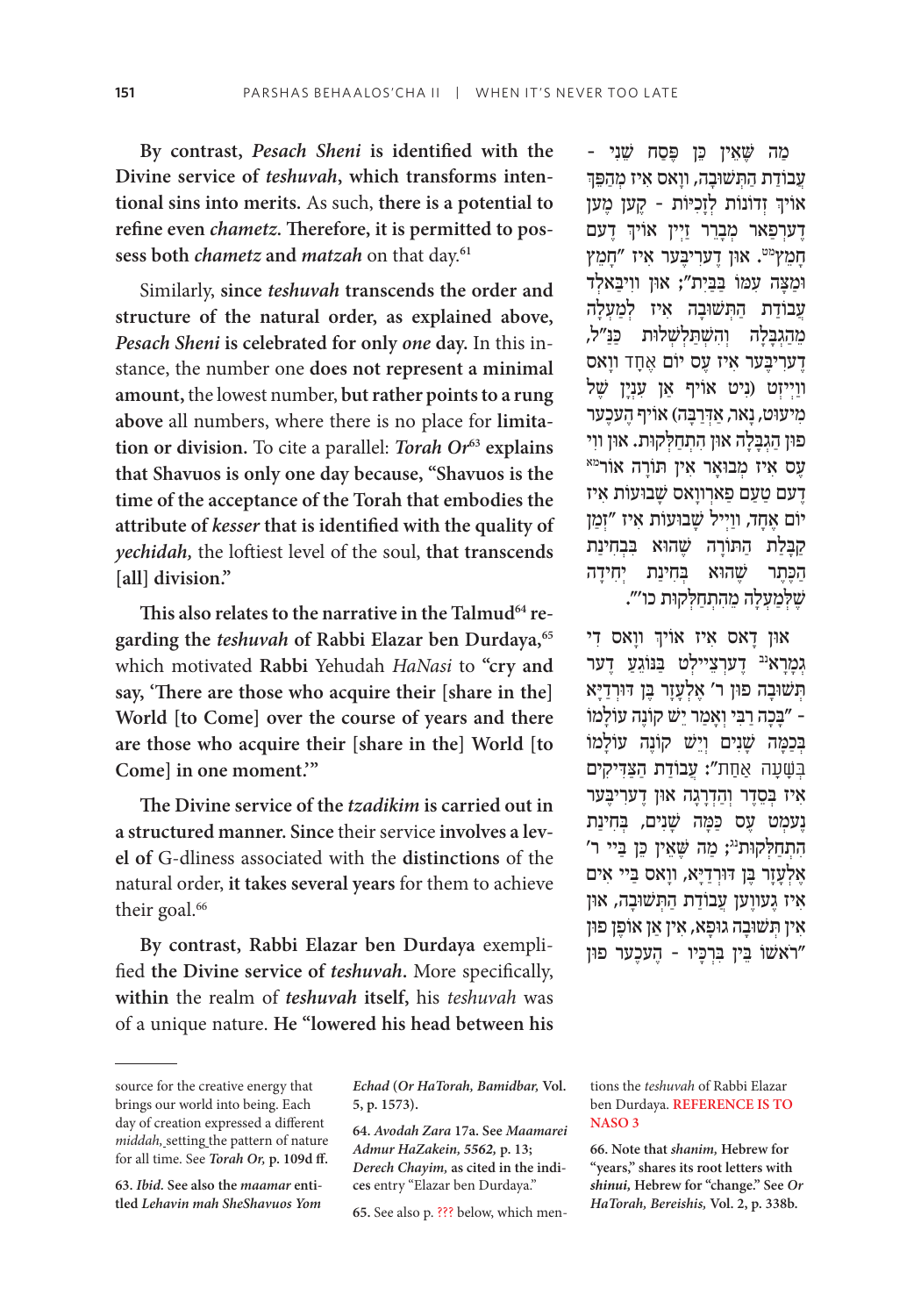התחלקות דראשו וברכיו<sup>נד</sup> - וגעה בִּבְכַּיָּה"<sup>נב</sup>, אִיז גֵעווֵען "קוֹנֵה עוֹלַמוֹ בִּשָּׁעַה אַחַת**". וּבִלְשׁוֹן הַזֹהר<sup>נה</sup>, אז** ְּת ּשׁ וָב ִה א ְּ יז "בשַׁ ְע ָּת ֲא חָדא".

**knees" –** reflecting a level **loftier then the distinctions**  between his head and feet<sup>67</sup> – "and wept exceedingly, until his soul expired."**64 Accordingly, he "acquire[d] his [share in] the World [to Come] in one moment," because, as the** *Zohar* **states,68** *teshuvah* **– which** can **transpire in a single moment –** taps into a dimension of G-dliness that transcends the distinctions of the natural order and the structure of time.

### **How the Months Differ**

**8. The difference between the first Pesach and** *Pesach Sheni* **is also reflected** in the months in which they are celebrated: **The first Pesach is celebrated in the month of Nissan and** *Pesach Sheni* **in the month of Iyar.69**

There is a well-known<sup>70</sup> difference between the **month of Nissan (the first month) and the month of Iyar (the second month): Nissan is characterized by eliciting and revealing** G-dly light **from Above downward. The revelation of light from Above does not bring about a lasting refinement of** the created beings **in the lower realm. At the immediate time** of the revelation, it merely **rejects evil;** it does not refine it.71 **This resembles the Divine service of** *tzadikim***72 which**  involves only **matters** associated with G-dly **light,** e.g., the Torah and its *mitzvos* but not **matters associated with evil. They are rejected and avoided entirely.**

**The month of Iyar is characterized by elevating the material plane.** Through this mode of Divine service, **the material plane is refined and improved in a lasting manner.71 Therefore, the** *mitzvah* **of counting the** *Omer* **is primarily associated with the month of Iyar,73 for counting the** *Omer* **brings about the refine-**

ה. דַער חילוּק הּנ"ל צווישו פֵּסַח רְאשׁוֹן אוֹן פֵּסַח שֵׁנִי דִרְיקָט ְ ִ א ֶ ין ד ָ עם וואס פֶּ ַסח ְ אוֹ יס אוֹ יך ִזיך ִר ִ אשׁ וֹ ן א ִ יז א ֶ ין חוֹ ד ִשׁ נ ָיס ּ ן, און פֶּסַח שֵׁנִי אִין חוֹדֶשׁ א<sub>ָ</sub>יִּיר<sup>ו</sup>':

ס'איז ידוע<sup>ה</sup> דער חילוק צווישן חוֹדָשׁ ניסן (חוֹדָשׁ הראשוֹן) און חוֹדַשׁ אייר (חוֹדַשׁ השֵׁני): ניסן איז המשכה וגילוי מלמעלה למטה, ווַאס דֵער גִילוי אוֹר מִלְמַעָלַה ְָפּוֹעֵל׳ט נִיט קֵיין זִכּוּךְ בַּר קַיָּמָא, לְתָמְיד, אִין דֵעם "מַטָּה", עֵר אִיז בְּאוֹתָה שַׁעָה, בְּלוֹיז דוֹחֵה דָעם ְַרַע<sup>ּח</sup>. דָאס אִיז עַל דֶּרֶךְ עֲבוֹדַת הַצַּדִיקִים<sup>ַט</sup> ווָאס זֵייעֶר עֲבוֹדָה אִיז אין עִנְיַנִים פון אוֹר, עִנְיַנִים פוּן רַע ַזְי ֶינ ֵען זיי ֹדוֶחה.

ָדער עִנָין פון אייר איז העַלאה מִלְמַטַּה לְמַעָלַה, ווַאס מִ׳אִיז מִבָרֵר ֧֧֧֢ׅ֧֚֝<u>֓</u> ּלְתָמִיד וּמְזַכֵּךְ אוּן מַעֲלֶה דֶעם מַטָּה<sup>ָה</sup>. דֵערִפַאר אִיז דִי מִצְוַה פון ְסְפִירת העוֹמֵר שַׁיֵּכֵת בְּעִיקְרָה צו חוֹדֶשׁ אִיָּיר", ווַיְיל סְפִירַת הָעוֹמֶר

**<sup>67.</sup> See also** *Torah Or,* **the beginning of** *Parshas VaEira.*

**<sup>68.</sup>** *Zohar,* **Vol. I, p. 129a.**

**<sup>69.</sup> See** *Or HaTorah, Bamidbar, loc. cit.; Likkutei Sichos,* **Vol***.* **4.,** *loc. cit.*

**<sup>70.</sup> See** *Likkutei Sichos,* **Vol. 1,** 

*Parshas Emor,* **Vol. 4,** *loc. cit.,* **Vol. 8, pp. 6, 235ff.,** *et al.*

**<sup>71.</sup> See** *Or HaTorah, Bamidbar, loc. cit.; Likkutei Sichos,* **Vol***.* **4.,** *loc. cit.,*  **where it is explained that the first Pesach and** *Pesach Sheni* **are identified with the Divine services of** *isca-*

*fia* **(subjugating evil) and** *ishapcha*  **(transforming it) respectively, as mentioned in footnote 61 above.**

**<sup>72.</sup> See footnote 61 above.**

**<sup>73.</sup> See** *Likkutei Sichos,* **Vol. 1,** *loc. cit.*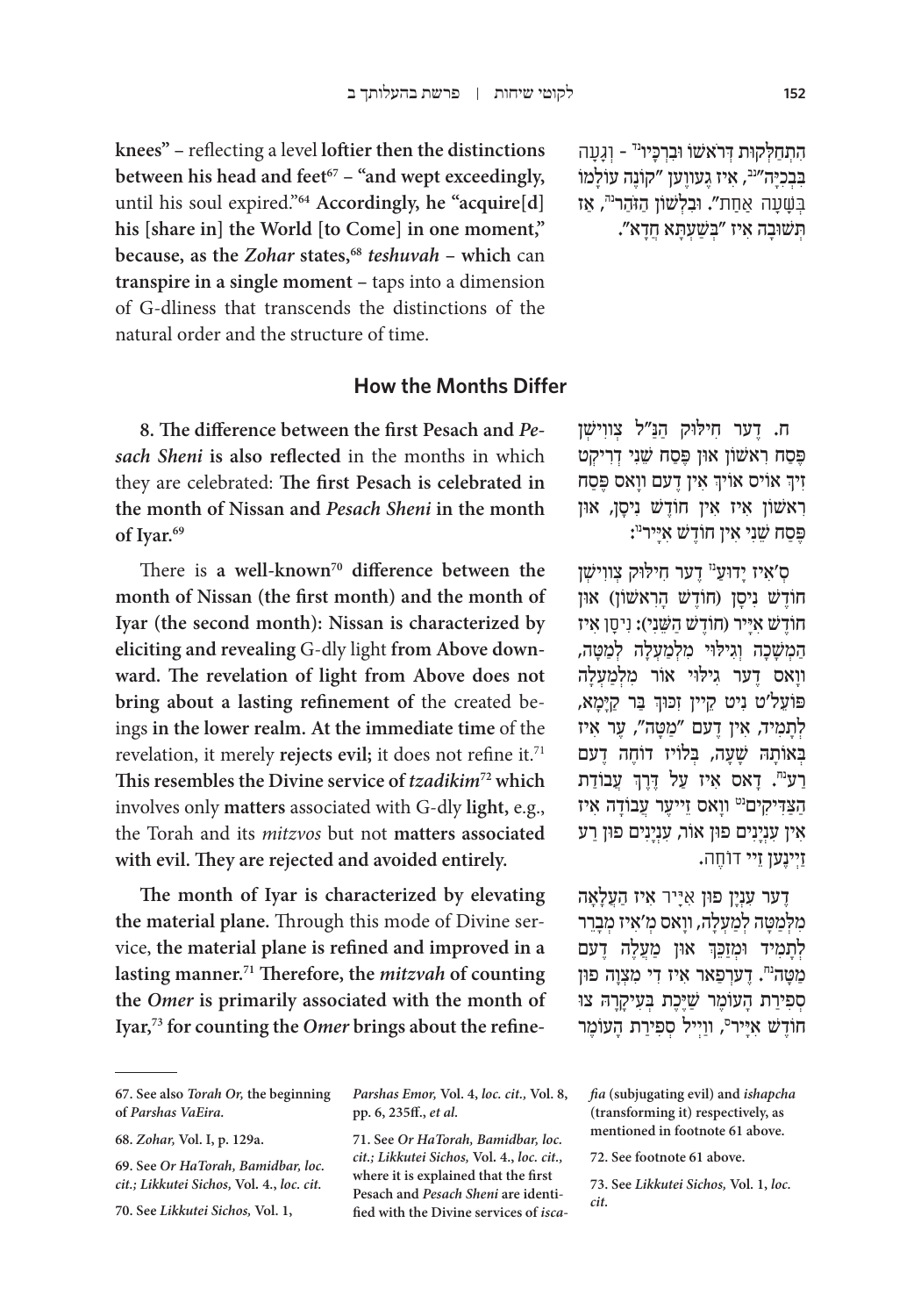**ment and improvement of our emotional attributes.**  This resembles the Divine service of *teshuvah*<sup>72</sup> **through which the lowest dimension of material existence is elevated to the extent that even evil is transformed into good.**

**In general,** the distinction between these two months **resembles the distinction between the months of Nissan and Tishrei. As is well known,74 the month of Nissan is** identified with **the Divine service of** *tzadikim,* **while Tishrei is** identified with **the Divine service of** *baalei teshuvah.*

## **Three Modes of** *Teshuvah*

**9. Based on the above – that** *Pesach Sheni* **is identified with the Divine service of** *teshuvah* **– it is possible to understand the inner reasons for the three opinions regarding** *Pesach Sheni* **mentioned in sec. 1**  above, concerning which can be applied the adage,<sup>75</sup> **"These and these are the words of the living G-d."**

**In general,** *teshuvah* **is expressed through three different motifs:**

**a)** There is a conception of *teshuvah* **as rectification.**  Initially, **at the time the sin was committed,** the person had the potential to **immediately rectify it through** *teshuvah.* To cite a parallel: **When a person did not offer the Pesach sacrifice at its proper time,** the potential to **rectify** this lack **was available for him;** he knew that he could **offer the** *Pesach Sheni* **sacrifice** a month later. A similar **conception of** *teshuvah* applies **regarding ordinary sins; at the time one sins, he already has the possibility to correct his conduct through** *teshuvah.*

**b)** There is a conception of *teshuvah* **as compensation. This refers to** *teshuvah* **for a sin carried out with the thought that "I will sin and then I will repent."**  Our Sages state<sup>76</sup> that in such an instance, the per**son "is not given the opportunity to do** *teshuvah***."**

ְטוּט אוֹיף דַעם בִּירוֹר וְזִיכוּךְ הַמַּדוֹת. ֧֧֧֢ׅ֧֚֝<u>֓</u> טוט אוֹיף דֶעם בִּירוּר וְזִיכּוּךְ הַמִּדוֹת**.**<br>דָאס אִיז עַל דֶּרֶךְ עֲבוֹדַת הַתְּשׁוּבָה<sup>ִיט</sup> ׅ֧֧֧֢ׅ֖֧֧֧֦֧֧֓֝֬֓֓֓֓֓֓֓֓֬֓֓֬֓֓֬֓֓֬֓֓֬֓֓֬֓֓֬֓֓֓֩֓֓֬֓֬֓֓֬֓֓֓֓֬ ווָאס דוּרְךָ אִיר אִיז *מֶען מְבָרֵר*<br>דעם מטה מטה ביותר ביז אז אויד ָדַעם מַטָּה מַטַּה בְּיוֹתֵר, בִּיז אַז אוֹיךִ ֧֧֧֢ׅ֧֚֝<u>֓</u> עִנְיָנִים פוּן רַע ווֶערְן נִתְהַפֵּךְ לְטוֹב.

וּבִכְלַלוּת אִיז דַאס דוּגִמַת הַחִילוּק פון חוֹדֵשׁ נִיסַן און תִשְרֵי, כְּיַדוּעַ<sup>סאָ</sup> אַז חוֹדֵשׁ נִיסַן אִיז עֲבוֹדַת הצדיקים, און תשרי - עבודת ַה ְּת ּשׁ וָבה[.

ַ ט. על פִּ ַ י הַנּ ַ "ל, אז פֶּ ַסח שֵׁ ִנ ִ י איז דִי עֲבוֹדָה פוּן תְּשׁוּבָה, ווָעט מֶען ַפְאַרְשָׁטֵיין דֵעם טַעַם, בִּפְנִימִיּוּת ָהַעָנְיָנִים, ווַאס אִין פֵּסַח שֵׁנִי זַיִינֵען ַפְאַרַאן דְרַיי (דִיעוֹת וְ)אוֹפַנִּים (דְאֵלו וַאֵלוּ דְבְרֵי אֱלֹקִים חַיִּים<sup>ִם</sup>) כַּנַ"ל סִעָיף א - ווַיִיל בִּכְלַלוּת זַיִינֵען ַפְאַרַאן (אַט דִי) דְרַיי אוֹפַנִּים אין ְּת ּשׁ וָבה:

ַּ א( "ת ַּקְנ ָּת ִ א" דְת ּשׁ וָב ָה: ד ָ אס וואס ְַ יִּי מַעֲשֵׂה הַחֵטְא הָאט עֶר דִי ַּת ָּקָנ ּ ה פו ְּ ן ת ּשׁ וָב ַ ה – א ִ זוֹ י וו ַּ י בְיים ַפְארְפֵעלן דָעם פֵּסַח רְאַשׁוֹן אִיז ַפְּאַר אִים תֵּיכֵף גְרֵייט דִי תַּקַנָה פון ּפֶּסַח שֵׁנִי - דֶער אוֹפֶן אִין תְּשׁוּבָה ווִי בַּחֲטַאִים סִתַּם, שׁוֹין בִּשַּׁעַת הַחֵטְא אִיז פַארַאן דִי אַפְשַׁרִיּוּת ְהַתִּיקוֹן דוּרְךְ תְּשׁוּבָה.

ַּ ב( "תשׁ ְ ּלו ִמ ִ ּ ין" דְת ּשׁ וָב ִ ה: די ת שוּבָה אויף אַ חֵטְא ווַאס איז ָגעטָאן גָעווָארן אין אַן אופָן פון אַחְטַא וְאַשׁוּב", ווַאס דַאן איז "אֵין" ַמְסִפִּיקִין בְּיַדוֹ לַעֲשׂוֹת תְּשׁוּבַה"<sup>סג</sup> -

**75.** *Eruvin* **13b;** *Gittin* **6b.**

**76.** *Yoma* **85b.**

**<sup>74.</sup> See the** *maamar* **entitled** *Ha-Chodesh* **(***Or HaTorah, Shmos,* **Vol.** 

**<sup>1,</sup> p. 257ff).**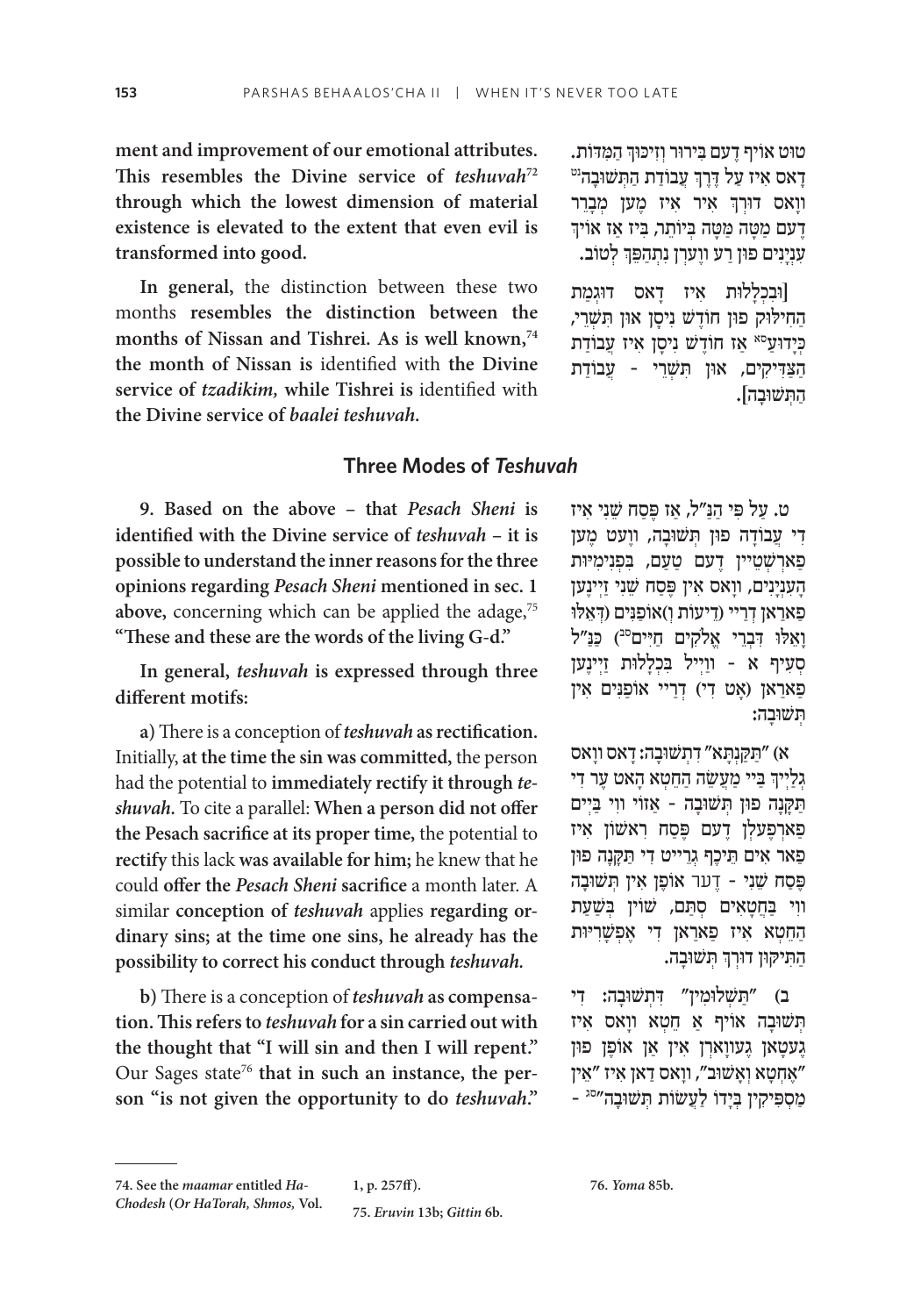ַבשעת מעשה החטא האט ער ניט די תקנה פון תשובה, "הוֹאיל והתשובה ֧֧֧֢ׅ֧֚֝<u>֓</u> גּוֹרֶמֶת לוֹ לַחֲטוֹא<sup>״סד</sup> [עַל דֶּרֶךְ ווִי אֵין קַטֵּגוֹר נַעֲשָׂה סַנֵּגוֹר<sup>״סה</sup>]; אַבער‰ ְׁשֶּפ ֶעטער ּ אוֹ יב ָּ "דַח ְ ק וִנ ְתַחֵּזק כו' וְעָשָׂה תְּשׁוּבָה מְקַבְּלִין תְּשׁוּבָתוֹ״<sup>סו</sup>.

ג) "רְגֵל בִפְנֵי עַצְמוֹ": דֵער עָנְיַן פוּן תשובת הצדיקים, וכידוע<sup>סז</sup> אז ענין - הַתְּשׁוּבָה אִיז נִיט - כְּטָעוּת הָעוֹלָם<br>אויף חטאים דוקא. נאר ס׳איז א דרד אוֹיף חֲטָאִים דַוְקָא, נָאר סְ'אִיז אַ דֶרֶךְ<br>איז עבודת ה'. וואס איז שייר אוֹיד אין עֲבוֹדַת ה', ווָאס איז שַׁיָּיךָ אוֹיך ַבְּיי דִי ווָאס זַיִינָען רֵיין פון חֲטָאִים, וְכַמַּאֲמַר<sup>סח</sup>: מַשִׁיחַ אָתָא לַאֲתָבָא ַצִ ּד ַיק ּיָ ִּא ב ְת ּיוְב ָּתא.

ֿאון הגם אז דער ענין פון פֵּסח שֵׁני אִיז (כִּפְתְגֵם הַנַּ״ל דְכְבוֹד קִדְשֵׁת מוֹרִי וְחֲמִי אֲדְמוּ"ר, אֵז "עֵס אִיז נִיטַא קֵיין " ַפ ְאר ַפ ֶאלען" ֲ . . א ִפ ּ ילו ִ מי שֶׁ ָהָיה ָטֵמ ֲ א . . א ִפ ּ ילו ָ "לֶכ ַ ם", א ָ ז ד ִ אס איז ְגֵעווֶען בְּרְצוֹנוֹ כו'") תְּשׁוּבָה עַל חֵטְא – פוּנְדֵעסְטָווֵעגִן, זַיִינֵען בִכְלַלוּת, ַפַארַאן, אַלֶע אוֹפַנִּים פוּן תְּשׁוּבָה אִין ֧֧֢ׅ֧֢ׅ֧֦֧֦֧֦֧֚֝ פֶּסַח שֵׁנִי, אוֹיךְ תְּשׁוּבַת הַצַּדִּיקִים. בדוגמת חוֹדָשׁ תשרי - וואס פֵּסח שֵׁנִי אִיז דוּגִמַת חוֹדֶשׁ תִשְׁרֵי, כַּנַּ"ל ֧֧֢ׅ֧֢ׅ֧֦֧֦֧֦֧֚֝ סְעִיךְ ח - ווָאס אִיז אין זיך כּוֹלֵל ׅ֧֧֧֢ׅ֖֧֧֧֦֧֧֓֝֬֓֓֓֓֓֓֓֓֬֓֓֬֓֓֬֓֓֬֓֓֬֓֓֬֓֓֬֓֓֓֩֓֓֬֓֬֓֓֬֓֓֓֓֬ ַ אַלֶּע אוֹפַנֵּי הַתְּשׁוּבָה, אוֹיךָ תְּשׁוּבַת ַהַּצִ ּד ִיקיםסט[.

**At the time he sinned, the potential to rectify** his conduct through *teshuvah* was denied **him since it was** the potential to do *teshuvah* **that caused him to sin** in the first place.77 **(This resembles** the concept that **"an accuser cannot become a defender.")78 Nevertheless,** a person can rectify the sin through his efforts. **If he "presses forcefully… and does** *teshuvah,* **his** *teshuvah* **is accepted."79**

**c)** There is a conception of *teshuvah* **as "a festival in its own right." This refers to** *teshuvah* carried out by *tzadikim*. As is well known,<sup>80</sup> unlike **the mistaken** but **popular opinion,** *teshuvah* **is not necessarily** limited to atoning **for sin. Instead, it is a path of Divine service that is open even to those**  who are pure of sin, as it is said,<sup>81</sup> "*Mashiach* will **come to motivate** *tzadikim* **to do** *teshuvah***."**

**True, as reflected by the adage of my revered father-in-law, the Rebbe, "the message of** *Pesach Sheni* is that 'nothing is ever lost...,' even one **who was impure … and even if he brought himself to such a state willingly** can, nevertheless, make amends," **i.e.,** it relates to *teshuvah* **following a transgression. Nevertheless, in a general sense, all the different modes of** *teshuvah* **– including the** *teshuvah* **of** *tzadikim* **– are present in** *Pesach Sheni.* **This parallels the month of Tishrei, for, as explained in sec. 8,** Tishrei is identified with *teshuvah,* **including all modes of** *teshuvah* **including the**  *teshuvah* **of** *tzadikim.***<sup>82</sup>**

85b), **"I will sin and Yom Kippur will atone for me."** In both instances, since the factor that will lead to atonement in fact led to sin, under ordinary circumstances, it cannot bring about atonement afterwards.

**79.** *Iggeres HaTeshuvah, loc. cit.*  **Similar concepts** are explained in *Tanya,* **ch. 25.**

**80.** *Likkutei Torah, Devarim,* **pp.** 

**24d, 71c,** *Shir HaShirim,* **p. 66c,**  *et al.*

**81. Cited in** *Likkutei Torah, Devarim,* **p. 92b,** *Shir HaShirim,*  **p. 50b. See** *Zohar,* **Vol. III, p. 153b, explained in** *Likkutei Dibburim,*  **Vol. 1, p. 146a ff.**

**82. This can be understood from explanations in the sources from**  *Likkutei Torah* **cited in footnote 80.**

**<sup>77.</sup>** *Tanya, Iggeres HaTeshuvah,* **Ch. 11;** where the Alter Rebbe explains that the reason such a person did not hold himself back from sinning was because he knew that he would have the opportunity to do *teshuvah*  afterwards.

**<sup>78.</sup>** Cf. *Berachos* 59a, *et al.* **See the end of** the commentary of *Tzafnas Panei'ach, Hilchos Yibbum* **4:20, with regard to one who says,** (*Yoma*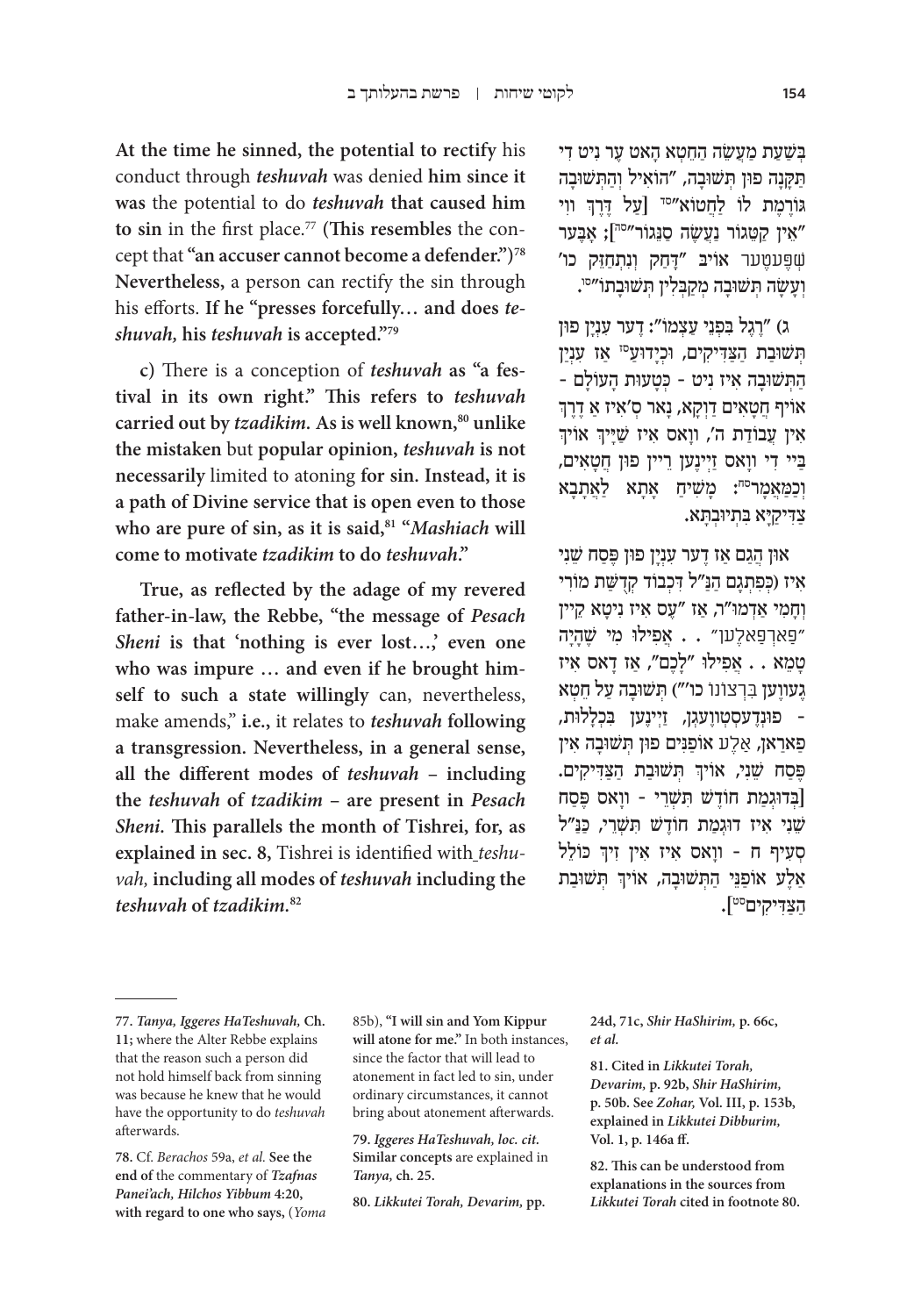#### **A Divine Promise to the Estranged**

**10. The above** statements **regarding the conception of** *teshuvah* **as rectification lead to an additional**  explanation regarding the law<sup>83</sup> that even a wicked **person whose** study and observance of **the Torah and its** *mitzvos* **"adds power to** *kelipah***"48 must,** nevertheless, **study the Torah, even if it is without** the proper intent **because "later when he will do** *teshuvah…* **he will remove all the Torah [he studied] and the** *mitzvos* **[that he observed] from [the realm of]** *kelipah.***"83 Thus, it could be said that** the reason **he should study Torah while wicked is** because **from the outset it can be assumed that later he will do** *teshuvah***. This is the unique dimension of the conception of** *teshuvah* **as rectification – that, initially, at the time a person sins, the Torah allows for the possibility of rectification through** *teshuvah***.**

**True, the law that a person must study Torah even when he is characterized as wicked applies to all people so characterized, including one who says, "I will sin and I will repent," and who is not given** the opportunity **to rectify his conduct through** *teshuvah,* **as explained above. Nevertheless,** that pronouncement **is not relevant to the** ultimate **elevation of** that person's **Torah study, for his study is not** a sin, and therefore not included in **that pronouncement. He will certainly do** *teshuvah* eventually, for we are promised: "Even one estranged will not be banished [in perpetuity]."84 **Moreover, even the extreme minority** of people **who study Torah** for the explicit intent of **adding power to**  *kelipah,* **relying on the fact that, ultimately, they will do** *teshuvah* – in which case, their pronouncement "I will sin" refers to their Torah study as well – **must also engage in Torah study.**

**Nevertheless, since** a person who says "I will sin and do *teshuvah*" **is not given the opportunity to do** *teshuvah***, there is a difference between** him and

יו"ד. עַל פִּי הַנַּ"ל (בְּעָנְיַן תַקְנְתָּא דְתְשׁוּבָה) ווַעט צוקוּמֵען אַ תוֹסֶפֶת בִּיאוּר אין דָעם דִין", אַז אֲפִילוּ אַ רָשָׁע, ווָאס זַיְין תּוֹרָה וּמִצְווֹת איז "מוֹסיף כֹח בקליפות", דארף ַלְעַרְנֵען תּוֹרַה אֲפִילוּ שֵׁלֹא לְשָׁמַה, ׅ֧֧֧֢ׅ֖֧֧֧֦֧֧֓֝֬֓֓֓֓֓֓֓֓֬֓֓֬֓֓֬֓֓֬֓֓֬֓֓֬֓֓֬֓֓֓֩֓֓֬֓֬֓֓֬֓֓֓֓֬  $\ldots$  וּוַיְיל ״כְשֶׁיַּחְזוֹר אַחַר כָּךְ בִּתְשׁוּבָה אֲזַי מוֹצִיא מֵהַקְלִיפָּה כָּל הַתּוֹרָה וְהַמַצְוֹת כו'". דַאס הֵייסִט דַאס ווַאס עֵר לֵערִנְט תּוֹרָה ״בְּעוֹדוֹ ַרְשַׁע" אִיז ּמִלְכַתְּחִלָּה אוֹיפִן סִמַךְ פון דעם, וואס ער וועט שפּעטער תְּשׁוּבָה טָאן, ווַיִ<sup>יַ</sup>ל דָאס איז דָער אוֹיפִטוּ פון "תַקַנְתָא" דְתְשׁוּבָה: אַז תּוֹרָה גִיט מִלְכַתְחִלָּה בְּשַׁעַת ַמַעֲשֶׂה הַחֵטְא דִי אֵפְשַׁרִיּוּת וְתַקַּנָּה ָ פון תשובה.

ּאו ֲ ן הַג ַם א ָ ז א ֶט ד ִ ער ד ַ ין – אז ְאויך "בְּעוֹדוֹ רָשָׁע" דַארְף מֶען ַלְעַרְנֵען תּוֹרָה - אִיז חַל אוֹיף אַלֵע ְסוּגִים פון רְשָׁעִים, אויך אַזַא ווָאס **יְזאגט "אֶחְטָא וְאָשׁוּב", ווָא**ס הַאט ִניט ַּ ת ַּקְנ ָּת ִא דְת ּשׁ וָב ַה כּ ַנּ ִ "ל – איז ּ – צו ֲ ם ע ִל ּיַת ַה ִּליּמּוד ָ ה ֶ אט עס בכלל קיין שייכות ניט, ווייל דער ֧֧֧֢ׅ֧֚֝<u>֓</u> "אָחְטָא" איז דָאך ניט דֶער לימּוד ּ – או ֶ ן ע ִ ס א ְּ יז בַוַּד ַ אי א ַ ז "י ְחזוֹ ר ׅ֧֖֖֖֖֖֖֖֖֖ׅ֖ׅ֖ׅ֖֧ׅ֧ׅ֖֪֪ׅ֧֧֧֪ׅ֪֪֪֪֪ׅ֪֪ׅ֪ׅ֚֚֚֚֚֚֚֚֚֚֚֚֚֚֚֚֚֚֚֚֓֬֝֓֞֝֬֓֞֝֓֓֝֬֝֬֞֝֬֓֓֝֬֓ ַ אַחַר כְּךְ בִּתְשׁוּבָה" אוּן נָאכְמֶער - אַז אַפִילוּ, בִמִיעוּטָא דִמִיעוּטָא, ְ אֵז עֵר לֵערִנְט, רַחֲמַנַא לִצְלַן, כְּדֵי לְהוֹסִיף כּחַ כו' און פַארִלַאזְט זִיך ֿאַ ״אַחִטַא וְאַשוּב״ - דַארִף עֵר ְאויך לָערְנָען,

ַנאר עֵס אִיז דַא אַ חִילוּק אִין ַ דַעם ווִיבַאלְד אַז "אֵין מַסִפִּיקִין כו'":

**<sup>83.</sup> The Alter Rebbe's** *Shulchan Aruch, Hilchos Talmud Torah* **4:3.**

**<sup>84.</sup> Cf.** *II Shmuel* **14:14,** as understood by *Tanya,* ch. 39*.*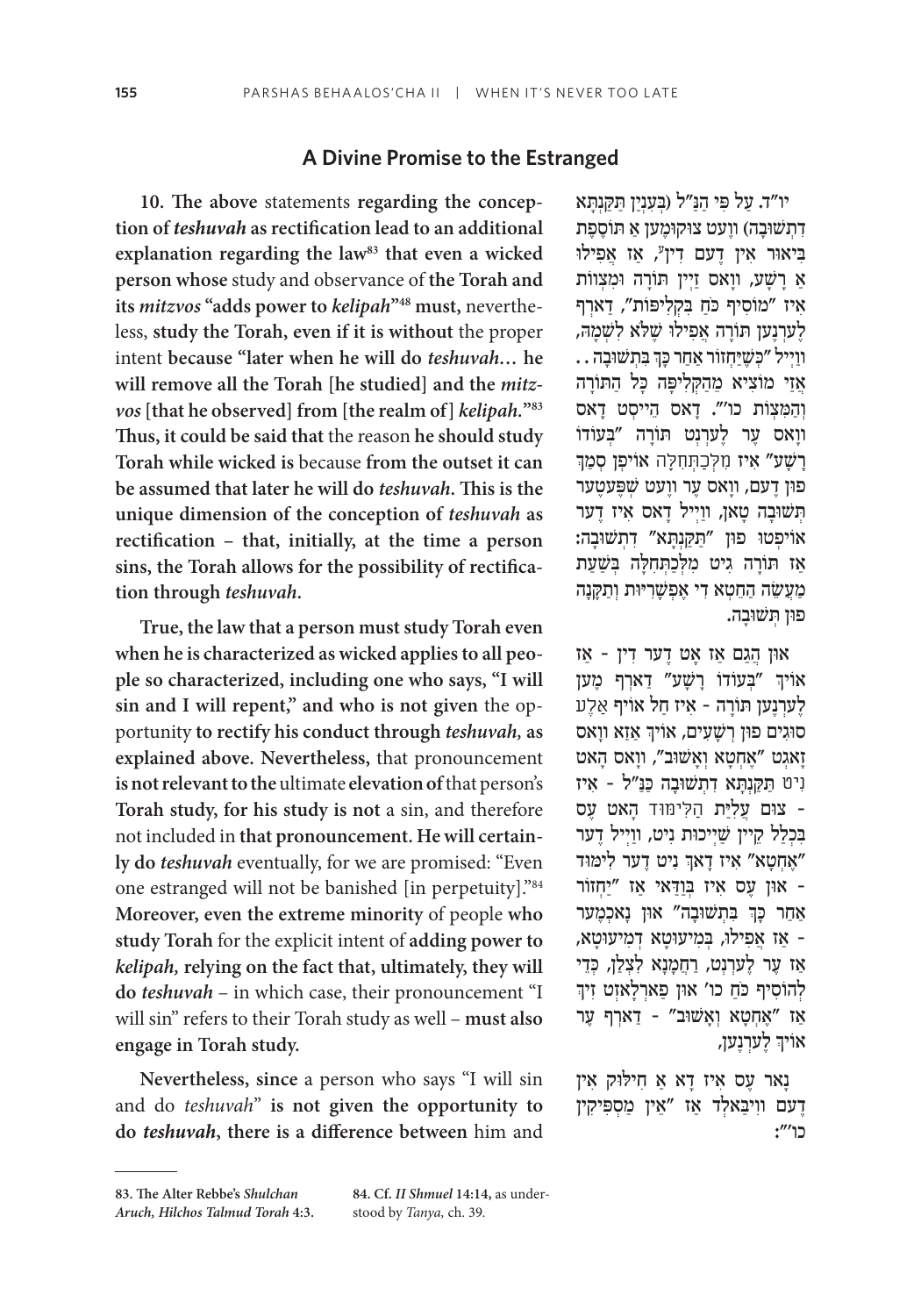others. **Since the opportunity** for *teshuvah* **is not granted** him, **he must rely on the** Divine **promise that even one who is "estranged" will "certainly ultimately do** *teshuvah***"85 be it "in one incarnation or another, for 'even one estranged will not be banished in perpetuity.' "86 By contrast,** one who has **committed other sins, does not need**  the support of this Divine promise.87 **From the outset, he is not "estranged," but merely distant, because even at the time of the transgression, the possibility of rectification through** *teshuvah* **is immediately granted him. This resembles** the conception **of** *Pesach Sheni* **as rectification.88**

#### ַבִּיים לעצטן סוּג, דארף מען (מצד אַנְקוּמֶען צוּם טַעַם" ("") אַנְקוּמֶען צוּם טַעַם ׇׅ֧֧֖֧֚֓֝֬֓֓<u>֚</u> אַז אויך אַ "נִדָּח" איז מוּבְטָח אַז סו<mark>ו</mark> ְָסוֹף איז אוֹיךְ עֶר "וַדַאי סוֹפוֹ לַעֲשׂוֹת ת שוּבה"<sup>עא</sup>, "בגלגוּל זה אוֹ בגלגוּל אחר ּכִּמוֹ שֶׁכּתוּב<sup>עב</sup> כי לֹא ידח ממֵנּוּ נדִח"<sup>עג</sup>; מה שֵׁאין כּוְ בִיי חָטאים סתּם דארף ָמְען נִיט אַנְקוּמֶען צוּם טַעַם פון "לֹא יִדַּח מִמֶּנּוּ וְדָח″<sup>עד</sup> - עֶר אִיז מִלְכַתְחִלָּה ִ)נ ֵ יט קיין " ִנָּדח" ָ , נ ְּ אר( ב ַ לוֹ יז א ָ "רחוֹ ק", ְוּוַיְיל עֶר הָאט דָאךְ גְלַיְיךָ בְּשַׁעַת הַחֵטְא ֦֧֖֖֖֖֖֖֖֖֖֧֪ׅ֚֚֚֚֚֚֚֚֚֚֚֚֚֚֝֬֝֓֓֓֞֟֓֡֓֞֟֓֡֓֬֓֓֞֬֓֓֞֓֡֓֬֓֓֞֬֝֓֞֓֬֝֬ ָדִי תַּקַּנְתָּא דְתְשׁוּבָה, בְּדוּגְמַת תַּקַנְתַּא . ְ ּדֶפַסח שֵׁ ִניעה

## *Teshuvah* **and Redemption**

**11. Just as** *Pesach Sheni* **includes all types of** *teshuvah,* **even the** *teshuvah* **of** *tzadikim,* **so too, as a whole, the first Pesach includes all the**

**87. This resembles the statements in**  *Tanya, loc. cit.,* **that a person who studies Torah without any specific intent should always study because later – when he studies with the proper intent – the Torah that he studied beforehand without any intent ascends upward.** In such an instance, the advice is relevant even without **the explanation that ultimately** "even one who is estranged **will not be banished [in perpetuity]."**

**When a person who studies Torah without any specific intent – "The matter is not dependent upon**  *teshuvah***"** – his study has no obstacles preventing the Torah he studied from ascending. **By contrast, a wicked person must do** *teshuvah*  **to remove the Torah he studied and the** *mitzvos* **he observed from the realm of** *kelipah.*

**In** *Tanya, loc. cit.,* the Alter Rebbe **also mentions** the Divine promise that the estranged **will not be** 

**banished for perpetuity** but will do *teshuvah* and elevate the Torah that they studied. From the straightforward reading of *Tanya,* that statement also applies **regarding a person who did not at all study the Torah for** G-d's desired intent, but **for an ulterior motive.** In the main text above, we explained that this promise is only needed for someone who says, "I will sin and I will repent". Seemingly, this is not relevant to someone who is studying Torah for an ulterior motive. He does not have to do *teshuvah* to elevate his Torah study.

The seeming contradiction can be explained based on the premise that, **in** *Tanya,* the Alter Rebbe includes all those who study without proper intent. **To use slightly different wording:** The Alter Rebbe **mentions the extremes** on both ends of the spectrum **– from the extreme of one who is "estranged"** (which includes someone **who** studies Torah, saying **"I will sin and I will repent")** and the other extreme, **someone who studies without any intent whatsoever – in which instance, his study is not even** 

יא. כּשֵׁם ווי פֵּסח שֵׁני איז כּוֹלל אלע ְאוֹפַנֵּי תְּשׁוּבָה, אוֹיךְ תְּשׁוּבַת הַצַּדִּיקִים ַ– א ִ זוֹ י א ֶ יז ע ַּס ב ֵנּוֹ גַע ּ צו פֶּ ַס ִח ראשׁ וֹ ן,

> **enclothed in** *kelipas noga,* a force, which though unholy, allows for the possibility that the G-dly spark**[s] it contains ascend to holiness. The Alter Rebbe includes several levels in between** these extremes **(as evident from** *Hilchos Talmud Torah, loc. cit.,*  **and the** *Kuntreis Acharon* **there). On all these levels,** one should follow the general guideline, **"A person should always occupy himself in the Torah and its** *mitzvos* even when it is not for the [desired] intent, for study that is not for the [desired] intent will lead to study for the [desired] intent."

**88. There are other examples** of prohibitions that from their very outset can be rectified, for example, negative commandments that can be rectified through performing a positive commandment. Among the *mitzvos* in this category are **burning sacrificial meat that was**  not eaten during the time allotted for its consumption, and **sending away a mother bird from its nest, according to several opinions.** See *Chulin* **141a-b, and the sources cited there.**

**<sup>85.</sup>** *Tanya,* **ch. 39.**

**<sup>86.</sup> The Alter Rebbe's** *Shulchan Aruch, loc. cit., Tanya, loc. cit.*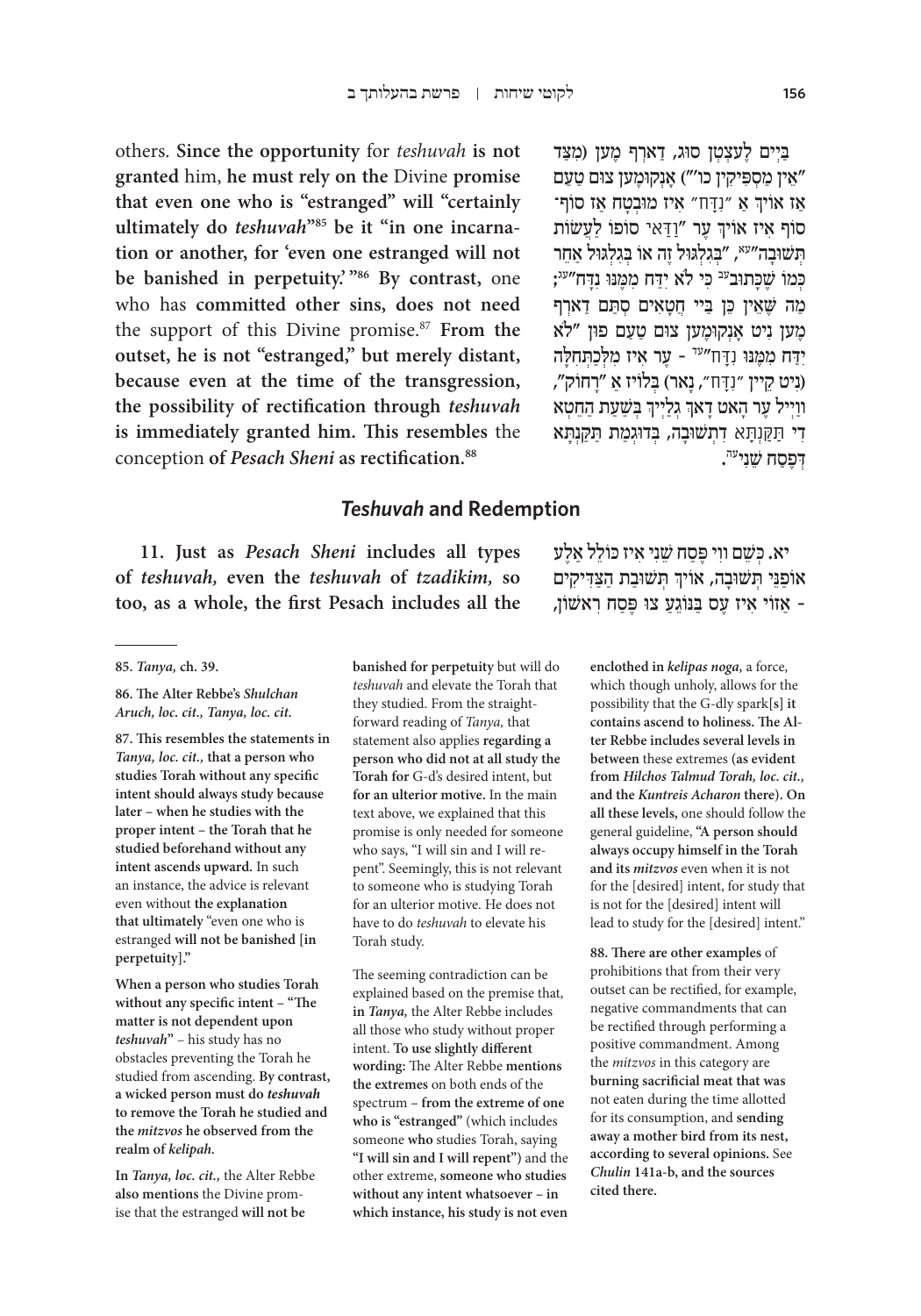**expressions of the Divine service of** *tzadikim,* **even the** *teshuvah* **of the** *tzadikim***. Therefore, although the Future Redemption will take place in the month of Nissan,89 which is identified with the Divine service of the righteous** and the redemption, **it will also be associated with the Divine service of** *teshuvah***. As mentioned above,** *Mashiach* **will motivate the** *tzadikim* **to do** *teshuvah***. 90**

**We see a similar concept regarding the Pesach sacrifice** offered in **Egypt. At that time,** G-d **commanded**  the Jewish people,91 **"Draw forth and/or acquire for**  yourselves [a lamb]," which our Sages<sup>92</sup> interpreted as **meaning, "Draw away your hands from false deities," i.e.,** it was a command to do *teshuvah***.**

**True,** the Jews **who had been circumcised before the Exodus from Egypt were considered as converts in the initial stage** of conversion and thus were free from the taint of sin.93 **Furthermore – and this is of primary importance – the command** "draw forth" **was issued to everyone to whom** the additional command **"and acquire" (***u'kechu,* **וקחו (was issued. Indeed, the letter**  *vav* (meaning "and") implies that the second command **is an addition that is joined** to the first command. Thus, it applied to all Jews, **even those who never had any connection to the worship of false deities. They did not have to do** *teshuvah* **for sins.** Nevertheless, Divine service **resembling the** *teshuvah* **of** *tzadikim*  was required of them*.* Since **they were found in a world where false deities existed, it was necessary to command them, "Draw away your hands from false deities."** Even a *tzadik* must realize that he lives in a world where false deities exist and, thus, he is distant from G-d. This realization should motivate him to *teshuvah* and restore his original closeness to G-d.

**to Rabbi Yehoshua, if** the Jewish people **do not do** *teshuvah* **on their own initiative, "The Holy One, blessed be He will subject them** to a king\* **… and** the Jewish people will repent **and return to a good [path]" (***Sanhedrin, loc. cit***).**

 ,ְ ַא ֶ ז ע ִ ס א ֵ יז כּ וֹ ל ִ ל א ִ ין זיך בכללות, אלע אוֹפנים אין .<br>עֲבוֹדַת הַצַדִּיקִים, אוֹיךְ חְשׁוּבַת ַהַּצִ ּד ִיק ָ ים; וו ֶ אס ד ְערַפ ָ אר, כאטשׁ ּדִי גְאוּלָה הָעֲתִידָה ווֶעט זַיְין אִין חוֹדָשׁ נִיסָן<sup>עו</sup> - עֲבוֹדַת הַצַּדִּיקִים ְוועט זי דאך זיין פארבונדן -מיט עַבוֹדת התשובה, וְכִנ"ל אז ַמְשִׁיחַ אָתָא לַאֲתָבָא צַדִּיקַיַא ָבְתְיוּבְהָא<sup>ְ</sup>יִי

און כִעֵין זֵה גֵעפִינִט מֵען בַּיי פֶּסַח מִצְרַיִם, אַז עֵס אִיז דֵעמַאלְט ָגעווען דער ציווי<sup>עח</sup> "מִשְכוּ וּקְחו לַכֶם" וּפֵירִשׁוּ חַזַ"ל<sup>עט</sup> "מַשָּׁכוּ יִדִיכֶם מֶעֲבוֹדָה זַרָה", ווַאס דָאס איז אן ענין פון תשובה; חאטש די ֧֧֧֢ׅ֧֢ׅ֧֚֝֓֓<u>֚</u> ווָאס הָאבְן זִיךְ מָל גָעווֶען קוֹדֶם ׅ֧֧֧֢ׅ֖֧֧֧֦֧֧֓֝֬֓֓֓֓֓֓֓֓֬֓֓֬֓֓֬֓֓֬֓֓֬֓֓֬֓֓֬֓֓֓֩֓֓֬֓֬֓֓֬֓֓֓֓֬ יִצִיאַת מִצְרַיִם זַיְינֶען דָאךְ גֶעווֶען כְּגֵר (בְּהַתְחָלָתוֹ)<sup>פּ</sup> וְעוֹד וְעִיקָר ַ דאס איז געזאגט געווארן -צו יַעדערן ווֵעמֵען מֵען הָאט גְעזַאגִט "וּקְחוּ" (וּכְהַדִּיּוּק - בְּוַא"ו ַה ּמ ִוֹ ס ּ יף ו ְמַחֵּב ֵ ר( – כּ וֹ ל ִל ד ָ י וואס ְהַאבְן קֵיין שַׁיִיכוּת נִיט גֵעהָאט ּצו ֲ ע ָבוֹ ד ָה זָר ַּ ה – ב ֵ יי ז ִ יי א ֶ יז עס **ינט געווען תשובה על חֵטְא, נַאר** ַבְּדוּגְמַת תְּשׁוּבַת הַצַּדִּיקִים, ווַאס ְַזִיי גָעפִינֶען זִיךְ אין אַן עוֹלָם וואו ֧֧֧֢ׅ֧֢ׅ֧֚֝֓֓<u>֚</u> ְסְ'אִיז שַׁיָּיךְ דִי מְצִיאוּת פוּן עֲבוֹדָה **ַזְרָה און מ'דַארִף אַנְזַאג**ָן "מִשְׁכו יִדְיכֶם מֵעֲבוֹדָה זָרָה".

> omits the Talmud's description of this king – "whose decrees are as harsh as those issued by Haman."

**92.** *Mechilta* **to that verse.**

**93. See** *Tosafos, Kerisos* **9a, s.v.**  *dichtiv.*

**<sup>89.</sup> This follows the opinion of Rabbi Yehoshua (***Rosh HaShanah*  **11a).** *Shmos Rabbah* **15:11 mentions only that view.**

**<sup>90.</sup> Furthermore, the redemption itself is dependent on** *teshuvah* **(***Sanhedrin* **97b;** *Rambam, Hilchos Teshuvah* **7:5). However, according** 

<sup>\*</sup> Characteristically, the Rebbe

**<sup>91.</sup>** *Shmos* **12:21.**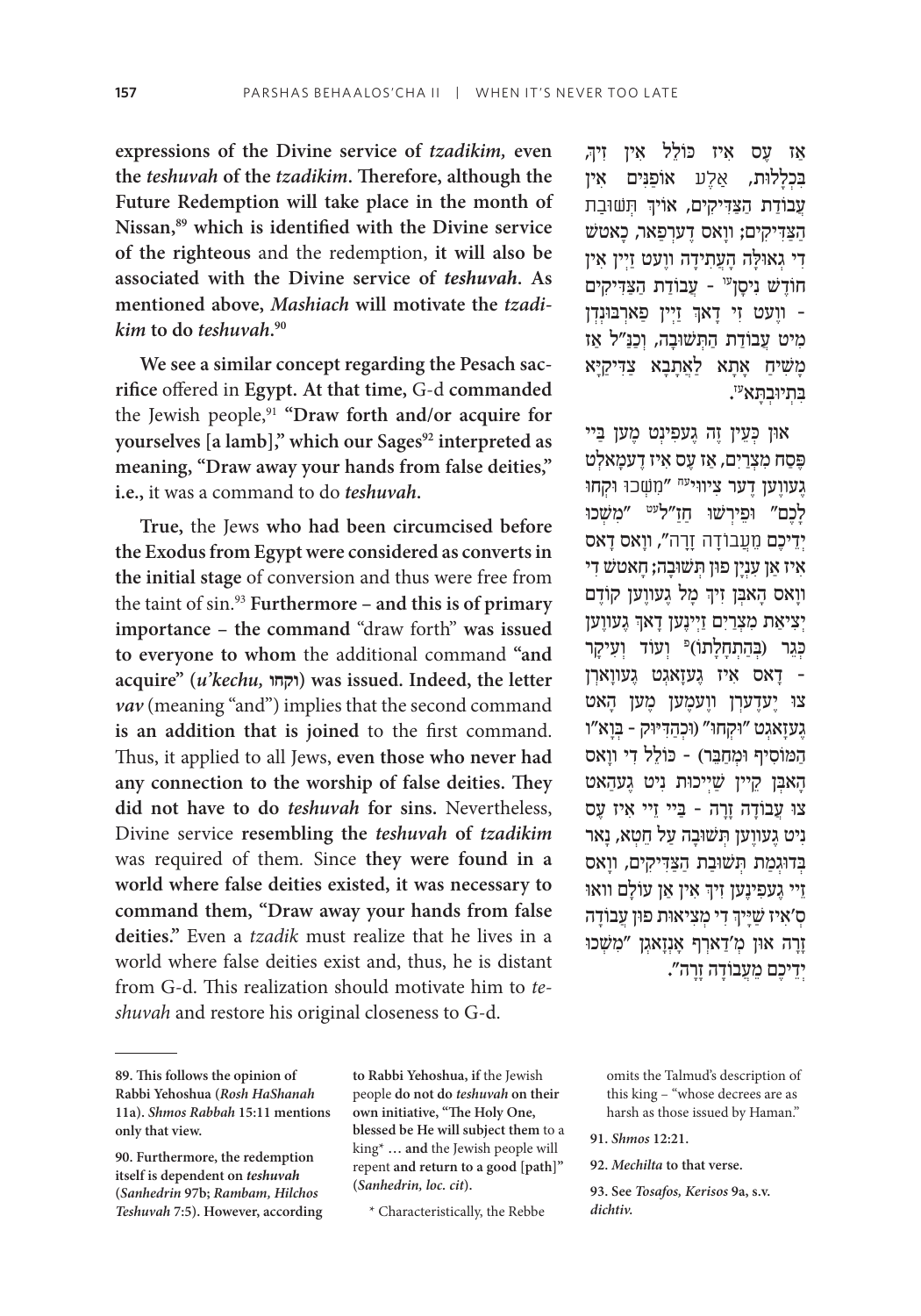## **When One Includes Two**

**12. On this basis, it is understood why** *Rambam* **considers** *Pesach Sheni* **as a** *mitzvah* **in its own right, although one who offered the first Pesach sacrifice may not offer the** *Pesach Sheni* **sacrifice.**  These are considered two distinct *mitzvos* because **the first Pesach and** *Pesach Sheni* **represent two different dimensions of Divine service. The first Pesach is identified with the Divine service of** *tzadikim* **and** *Pesach Sheni* **with the Divine service of**  *baalei teshuvah***. 94 Nevertheless, one is not required to bring the** *Pesach Sheni* **offering if he brought the first Pesach offering, because the first Pesach includes also the** *teshuvah* **of** *tzadikim.* **Consequently, it also includes the dimensions of** *Pesach Sheni* **that are an independent festival and mode of Divine service.**

יב. עַל פִּי כַּל הַנֵּ״ל אִיז מוּבַן דַאס ווַאס דֵער רַמְבַּ״ם רֵעכִנְט פֵּסַח שֵׁנִי ַאַלְס אַ מִצְוַה בִּפְנֵי עַצְמַה, כָאטש ֿאַז אֵיינָער ווָאס הָאט מַקְרִיב גָעווֶען פֵּסַח רְאשׁוֹן קֵעוֹ דֵעם פֵּסַח שֵׁנִי נִיט ַמַקְרִיב זַיְין: פֶּסַח רְאשׁוֹן אוּן פֵּסַח שֵׁנִי זַיִינֵען טַאקֵע צִווֵיי בַאזוּנְדֵערֵע ַעֲבוֹדוֹת - פֵּסַח רֹאשׁוֹן איז עַבוֹדת הַצַדִּיקים, און פֵּסַח שֵׁנִי - עֲבוֹדַת הַתִּשׁוּבַה<sup>פּא</sup>; אַבֵּער פוּנְדֵעסְטְווֵעגִן, ֧֧֧֢ׅ֧֢ׅ֧֚֝<u>֓</u> מְאנְט זִיךְ נִיט הַקְרָבָה פוּן פֶּסַח שֵׁנִי ֿ אויב סְ'אִיז גָעווֶען די הַקְרָבָה פון פֶּסַח רְאשׁוֹן, ווַיִיל פֶּסַח רְאשׁוֹן אִיז .<br>כולל אויך חְשוּבַת הַצַדִיקים, ובְמֵילָא ְאִיז דָא אוֹיךְ נִכְלָל דֶער עִנְיָן פוּן "רֶגֶל (וַעֲבוֹדַה) בִּפְנֵי עַצְמוֹ" שֵׁבְפֵסַח שֵׁנִי.

## **The Virtue of** *Baalei Teshuvah*

**13. Although** *teshuvah* **is also included in the first Pesach,** i.e., the Divine service of *tzadikim,*  **since it involves the** *teshuvah* **of** *tzadikim,* **it does not possess the positive virtue of** *Pesach Sheni***, which is fundamentally identified with** *teshuvah* **for sin,94 i.e., rectification and compensation** for one's previous failings. **It is only that since** *Pesach Sheni* **includes all forms of** *teshuvah***, it also includes the** *teshuvah* **of** *tzadikim***.**

The advantage of *teshuvah* for sin over the *teshuvah* of *tzadikim* **is twofold:**

**a) The thirst** and desire **of a** *baal teshuvah* to come close to G-d **stems from** his distance and sense **"that until now his soul was in 'a parched land,'95 in 'the shadow of death,'96 [i.e.,] the** *sitra* 

֧֧֢ׅ֧֢ׅ֧֦֧֦֧֦֧֚֝ יג. אַף עַל פּי אַז אויך אין פֶּסַח ִר ַ אשׁ וֹ ן – צִ ּד ִיק ִ ים – א ָ יז ד ְּא ת ּשׁ וָבה, ווִיבַאלְד אָבֶער עָס אִיז תִשׁוּבַת ׅ֧֧֧֢ׅ֖֧֧֧֦֧֧֓֝֬֓֓֓֓֓֓֓֓֬֓֓֬֓֓֬֓֓֬֓֓֬֓֓֬֓֓֬֓֓֓֩֓֓֬֓֬֓֓֬֓֓֓֓֬ ִ די ַה ַּצ ִּד ִיקים ָ , ה ִ אט ז ִ י נ ִ יט א ִ ין זיך מַעֲלָה פוּן תְּשׁוּבָה דְּפֶסַח שֵׁנִי, ווָאס<br>עִיקַר עִנְיָנו אִיז תְּשׁוּבָה עַל חֵטָא<sup>פּא</sup> ַּ – "ת ַּקְנ ָּת ְ א" ו ַ"תשׁ ְ ּלו ִמ ְ ין" ]ס ִ'א ָ יז נאר אז פֵּסח שֵׁני איז כּוֹלֵל אַלֶע אוֹפּנֵי הָשׁוּבָה, וּבְמֵילָא אִיז אִין אִים דָא ֿאויך תשובת הַצַדִיקים].

און דאס איז אין צוויי עִנְיַנִים: א) דער צמַאוֹן פון אַ בַעַל תְּשׁוּבָה) (א ׇ֦֧֧֢ׅ֧֝֬֓<u>֓</u> ָנְעַמְט זִיךְ דַוְקָא דֶערְפוּן ווָאס "עַד הֵנָּה הָיִתָה נַפִּשׁוֹ בִּאֶרֶץ צִיָּה וְצַלְמָוֶת

**leads to compensation and rectification for** the failure to bring **the first** Pesach offering, **as evidenced by the fact that,** by bringing the *Pesach Sheni* offering, a person who failed to offer the first Pesach sacrifice **is exempted from** *kareis.*

**95.** Cf. *Tehillim* 63:2. **96.** Cf. *ibid.* 23:4.

**<sup>94.</sup> This is particularly true according to the ruling of** *Rambam*  **(see footnote 7 above), that even according to the approach of Rabbi**  Yehudah *HaNasi, Pesach Sheni* also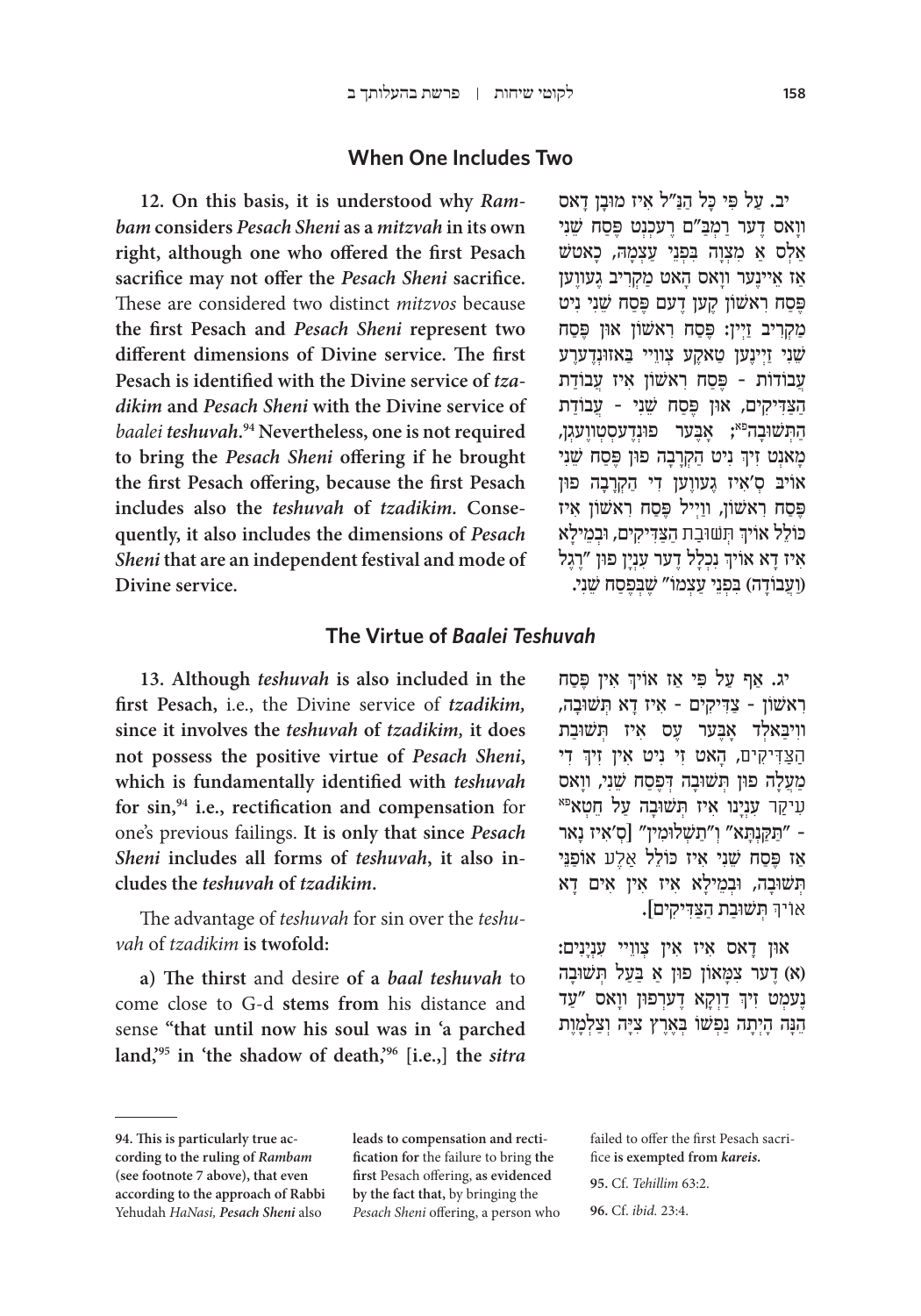*achra.***"97 Therefore,** a *baal teshuvah's* **thirst** for G-d **is more intense than that of** *tzadikim,***97 since** the experience of distance from G-d and the yearning and desire for connection with Him it arouses **is not relevant to them.98**

**b)** *Teshuvah* **for a transgression reaches** a source that **transcends** the structure of *Seder Hahishtalshelus,* **the chainlike progression of the Spiritual Cosmos. Therefore, it has the potential to transform intentional sins into merits (as stated in sec. 6). By contrast, even when** *tzadikim* **carry out the Divine service of** *teshuvah,* **they do not have the potential to transform intentional sins into merits.**

**This is the reason why** *Pesach Sheni* **is** only **one day and the first Pesach is seven days. Although the first Pesach also involves** *teshuvah***, since it is identified with the** *teshuvah* **of** *tzadikim,* **it is still defined by measure and limits.** As explained in another source, <sup>99</sup> **even though a** *tzadik* **loves G-d "with all [his] might,"100 his love is still defined by a structure and pattern.**

To refer back to the story of **Rabbi Elazar ben Durdaya** (cited above, sec. 7): **Even after his** *teshuvah* **motivated Rabbi** Yehudah *HaNasi* to **"cry," and**  crying reflects feelings of an unlimited nature,<sup>101</sup> Rabbi Yehudah *HaNasi* **did not "acquire a [share in] the World [to Come] in one moment,"** i.e., he did not reach a level that **transcended all distinctions.**

**Specifically,** *Pesach Sheni,* which is identified with *teshuvah* **for a transgression and the transformation of intentional sins into merits – as in the adage of my revered father-in-law, the Rebbe,** "Even one who was impure or was on a distant path, **and even if he brought himself to such a state willingly, he** 

**100.** *Devarim* 6:5. After commanding that one love G-d "with all your heart" and "with all your soul," the verse adds that one's love should be *bichol me'odecha,* translated as "with

היא הסטרא אחרא כו'"<sup>פב</sup>, און דעריבער איז זיין צמאון "ביתר עז" ווי ביי צַדִיקים<sup>פב</sup> ווַאס בַיי זֵיי יִני וּ<sup>פג</sup>. (ב) תְּשׁוּבָה (הַעֲ ַ על חטא דערלאנגט העכער פון הִשְׁתַלְשָׁלוּת, ווַאס דֵערִפַּאר הָאט ׅ֧֧֧֢ׅ֖֧֧֧֦֧֧֓֝֬֓֓֓֓֓֓֓֓֬֓֓֬֓֓֬֓֓֬֓֓֬֓֓֬֓֓֬֓֓֓֩֓֓֬֓֬֓֓֬֓֓֓֓֬ עֶס בְּכֹחַ צוּ מְהַפֵּךְ זַיְין זְדוֹנוֹת לְזָכִיּוֹת (וְכַנַּ״ל סְעָיף ו); מַה שֵׁאֵין כֵּן ביי צדיקים, אפילו ווען ביי זיי איז ַדַא עֲבוֹדַת הַתְּשׁוּבַה, הָאט זִי אַבֶּער ֧֧֧֢ׅ֧֢ׅ֧֚֝֓֓<u>֚</u> וִיט דָעם כּחַ צוּ מְהַפֵּךְ זַיְין זְדוֹנוֹת לזכיות.

ּאו ָ ן ד ִ אס א ֶ יז ד ַ ער טַע ָ ם וואס ַדְוָקָא פֶּסָח שֵׁנִי אִיז יוֹם אֲחָד און פֵּסַח רְאִשׁוֹן שִׁבְעַת יַמִים, ווַיִּיל כאטש אַז אויך פֶּסַח ראשון הָאט ָדְעם עָנִין הַתְּשׁוּבָה, וויִבְּאלְד אַבֶּער ֶע ִס א ְּ יז ת ּשׁ וַב ַת הַּצִ ּד ִיק ִ ים, א ָ יז דאס ְאַלְץ בְמִדְידָה וְהַגְבָלָה - אֲפִילוּ דֵער ָיִבְּכָל מְאֹדֶךְ" פוּן אַ צַדִּיק אִיז אוֹיך" ֧֧֧֢ׅ֧֢ׅ֧֚֝֓֓<u>֚</u> ּבְסֵדֶר וְהַדְרָגָה<sup>פּד</sup>; אוּן עַל דֶּרֶךְ ווִי ֶמ ֶ ען ג ִעפ ְינ ַט א ֲ ז א ִפ ּ ילו ָ נ ְאכֶד ִ עם ווי ְּת ּשׁ וַב ֶ ת ר' א ְלָעָז ֶּר ב ּ ן דּוְרַדּיָ ָא האט אַרוֹיסְגֶערוּפ<sup>ַ</sup>ן דֶעם "בָּכָה רַבִּי", ָוו ְּ אס ב ִכּיָ ַ ה ווְי ְיז ַ ט אוֹ יף א ִ ן עְנָין שֵׁלְמַעָלַה מֵהַגְבַלַה<sup>פּה</sup>, אִיז בַּיי אִים ניט געווען דער עִנְיַן פון "קוֹנֶה ָעוֹלַמוֹ בְּשֵׁעֲה אַחָת", הֻעֹּכֶעַר פון ִה ְתַח ּל ְ ּקות;

דוִקא פֵּסַח שֵׁנִי - תְּשׁוּבָה עַל ְְחֵטְא, מְהַפֵּךְ זַיְין זְדוֹנוֹת לְזָכִיּוֹת |כִפְתְגָם הַנַּ״ל דְכְבוֹד קִדְשָׁת מוֹרִי יִחמי אִדְמוּ״ר: אִפילוּ ״לְכֶם״, ָאַז דַאס איז געווען בִרצונו,

**101.** *Torah Or,* **p. 26a.**

**<sup>97.</sup>** *Tanya,* **ch. 7.** The term *sitra achra,* literally, "the other side," is identified with *kelipah,* and refers to the forces that oppose holiness.

**<sup>98.</sup> See the elaborate** explanation in the Mitteler Rebbe's *Shaarei Teshuvah,* **part 2,** *Chinuch,* **ch. 48.**

**<sup>99.</sup> See** *Shaarei Teshuvah, loc. cit.,*  **p. 55d ff.**

all your might." *Me'od* means "very much." The addition of this phrase implies that one should love G-d with a love that knows no boundaries or limits.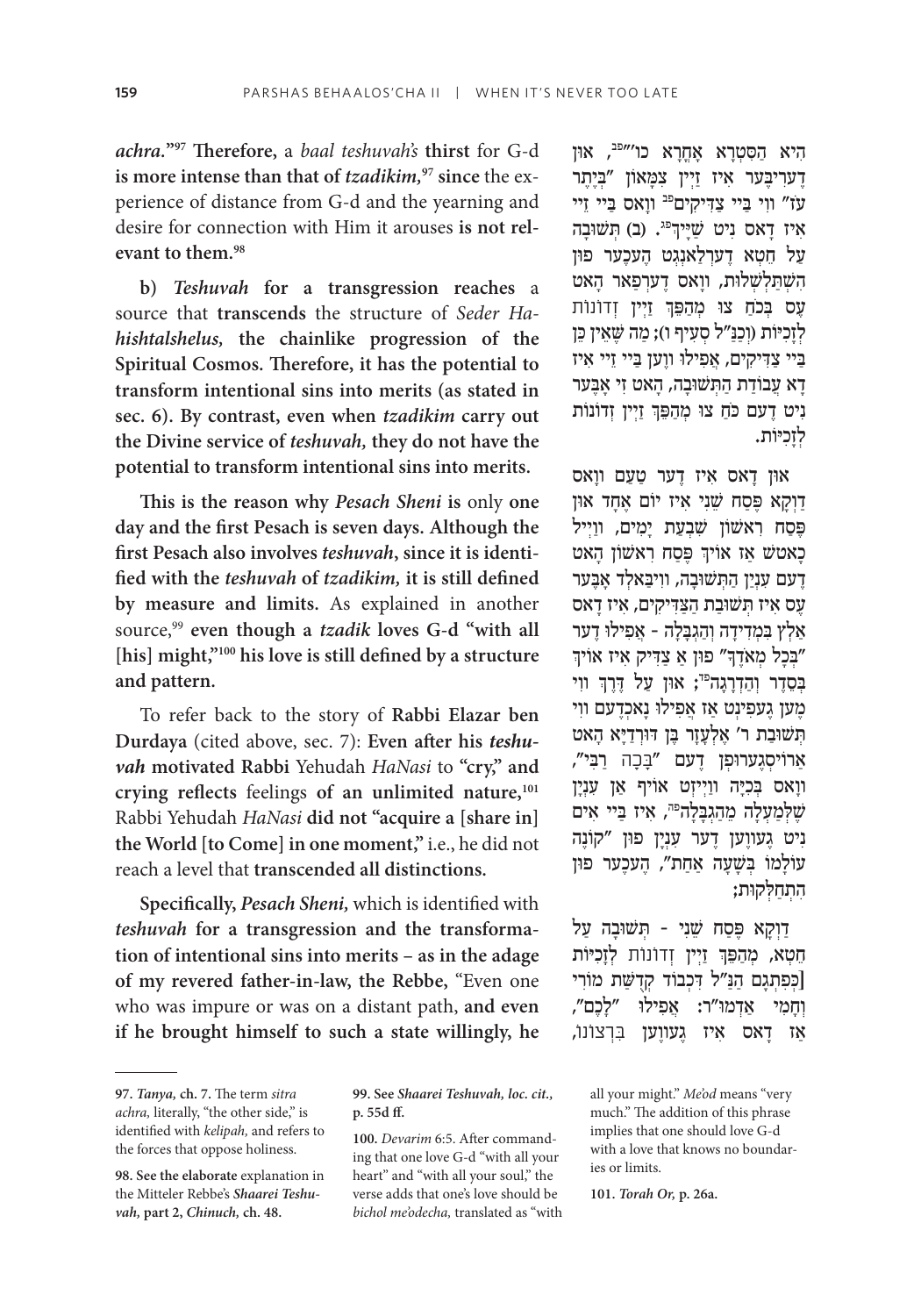**can, nevertheless, make amends" – reaches a level that transcends all distinctions,** and is observed for **one day. This resembles the** *teshuvah* **of Rabbi Elazar ben Durdaya. Specifically, his**  *teshuvah, teshuvah* **for sin, enabled him to "acquire a [share in] the World [to Come] in one moment."102**

<sup>ַ</sup> פּוּנְדֵעסְטְווֵעגָן קֵען מֵען מִתַּקֵּן זַיִּין] דערלאנגט אין אן ארט וואס איז העכער ׅ֧֧֧֢ׅ֖֧֧֧֦֧֧֓֝֬֓֓֓֓֓֓֓֓֬֓֓֬֓֓֬֓֓֬֓֓֬֓֓֬֓֓֬֓֓֓֩֓֓֬֓֬֓֓֬֓֓֓֓֬ פוּן הִתְחַלְקוּת, יוֹם אֶחָד; עַל דֶרֶךְ דִי מַעֲלָה ּפון ר' אֵלְעַזַר בֵּן דּוּרְדַיַּא, אַז דַוְקַא בִיי אִים ְן אויפְגֶעטָאן - הָאט זִיךְ אוֹיפְגֶעטָאן -ָדָער "קוֹנֶה עוֹלָמוֹ בְּשָׁעָה אַחַת״<sup>פּו</sup>.

)משיחת ש״פ אחו״ק תשכ״ד(

**the advantage of the self-sacrifice of Rabbi Elazar ben Durdaya over the self-sacrifice of** *tzadikim.* **Consult that source.**

**102. Note** *Maamarei Admur HaZakein, 5562,* **p. 13,** which explains

יבמות מו, ב. ואין כאן מקומו. כז) ראה יבמות (שם, א־ב) וכריתות ט, א,

כט) שזהו פירוש המדרש רבה (שם) שיש שנתקשו בפירושו: ישלם ה׳ פעלך גו׳ מעם ה׳ אמר ר׳ חסא אשר באת לחסות תחת כנפיו. – עתה מצאתי כן

ל( ראה תרגום שם: ובההוא זכותא תשיזיבי מדין גיהנם למיהוי חולקך עם שרה רבקה רחל ולאה – דקשה לומר שכל זה בא בזכות ד"עשית את חמותך", כי אם הוא הזכות "אשר

כז\*( יבמות כב, א. ושם נסמן.

בפירוש עין חנוך.

באת גו'", כנ״ל.

ע׳ 169 הערה .55

לגני ה׳תשי״א פ״ב.

לא) פרשתנו שם, ו.

ל\*) החמור מכולם (כלים פ״א, מ״ד).

לב) שבת נה, ריש ע״ב. וראה לקו״ש ח״ז

לג) ראה תורה אור עט, רע״ד. ד״ה באתי

כח) רות ב, יב.

א( פסחים צג, א.

- ב( ראה בכל זה פסחים שם ואילך.
- ג) בספר ברכת אברהם ס"ד. ונעתק )בשינוי לשון( בכסף משנה הלכות קרבן פסח פ״ה ה״ב.
- ד( לשון ר׳ אברהם בן הרמב״ם שם. ועל דרך זה בפירוש רש״י פסחים שם ד״ה חייבין. וראה לקמן בפנים ס״ב.
	- ה( פסחים שם.
- ו( כן היא שיטת ר׳ אברהם בן הרמב״ם, אבל בפירוש רש״י פסחים שם ד״ה תשלומין: הלכך חייב כרת על הראשון ואפילו עשה את השני\*.
- וראה רמב״ם הלכות קרבן פסח )שם( דגם לדעת רבי (דפסק כותיה) חייב כרת רק אם לא הקריב בשני )ואף דבספר המצוות מצות עשה נז כתב: "אם הזיד בראשון והקריב בשני הוא חייב לרבי לפי שאין לדעתו תשלומין מן הראשון" – ראה בתשובת ר׳ אברהם בן הרמב״ם )בספר מעשה נסים ס״ז( דהרמב״ם חזר בו. וראה ביאור הרי״פ פערלא לספר המצוות רס״ג מצות עשה נז (רמ, ג. רמג, ד)). הגהות הרר״ח העליר בספר המצוות שם.
- \*( ובאור חדש לפסחים שם כתב דרש״י כתב כן רק לדעת ר׳ נתן ולא לדעת רבי. אבל בצל״ח שם )וראה ביאור הרי״פ פערלא (שם רמ, א)) שרש״י סבירא ליה כן גם אליבא דרבי.
	- ז( פסחים שם, ב.
- ח( ראה רבינו חננאל פסחים שם, א: ולעולם אינו חייב אלא על השני.
	- ט( לשון ר׳ אברהם בן הרמב״ם.
		- י( מצות עשה נז.
- יא) על דרך קושיית ר״ד הבבלי בספר מעשה נסים שם. וראה גם כן ביאור הרי״פ פערלא במבוא שורש השביעי.

מצות עשה נז )רלט, סע״ד. רמג, א ואילך). יב) וראה ביאור הרי״פ פערלא שם )במבוא. וראה שם רמג, ג( בתירוץ קושיא הנ״ל, דמאחר שמצינו לרז״ל שאמרו דפסח שני רגל בפני עצמו הוא אם כן נשמע מזה דסבירא להו דמצוה בפני עצמו הוא. ויומתק על פי המבואר בפנים, שפסח ראשון ופסח

- שני מובדלים בעצם מהותם. יג) פסחים צה, רע״א (במשנה).
	- יד) פסחים צו, ריש ע״ב.
- טו( פסחים צה, ב. וראה לשון הגמרא )הנ״ל בפנים(: "וחימוצו )דפסח( . . כל שבעה". וכן במשנה (שם צו, א) ״ופסח דורות נוהג כל שבעה״ – אף שהכוונה היא לחימוצו, כנ״ל.
- טז) ראה פירוש רש״י פסחים שם (ד״ה הנאכל) "ולישנא דקרא נקט כו׳".
	- יז) פירוש רש״י שם.
	- יח( תוספתא פסחים פ״ח סוף ה״ג.
- יט) ברכות כו, סע״א. ספרי (הובא ברש״י) פינחס כח, י. יד. ועוד.
	- כ( היום יום י״ד אייר. וראה בארוכה לקו״ש חי״ח ע׳ 126 ואילך.
		- כא) פרשתנו ט, י.
- כב) ראה לקו"ש ח"ח ע' 74 הערה 60. חי״ב ע' .216-7
	- כג) קהלת ז, כט.
		- כד) טז.
- כה) יחזקאל שם, ו. מכילתא (הובא ברש״י( בא יב, ו. שמות רבה פי״ז, ג. פי״ט, ה. ועוד.
- כו) לכאורה פשוט דאז היה זה כל הגירות – ונפקא מינה בגר שמל ולא טבל האם מחוייב בפסח. ודוגמתו – מל ולא פרע, קודם שנצטוו על הפריעה. וראה תוספות ד״ה כי פליגי ותוספות ישנים
- לד) פרשתנו שם, ז. לה) על פי זה יומתק הסגנון ״אנחנו טמאים לנפש אדם למה נגרע״ – דצריך עיון וכקושיית המפרשים. לו) ויש לומר דזהו הרמז ב״ככל חקת הפסח יעשו אותו״, דנחשב להם
- כ״במועדו״ ו״בתוך בני ישראל״ ועל פי זה יתורץ דלכאורה חסרה התשובה לטענתם ״למה נגרע גו׳ במועדו בתוך בני ישראל״. – ועל פי זה הלשון ״תשלומין״ ״ותקנתא״ הנאמר בפסח שני – הכוונה בשלימות.
- לז) ראה בארוכה לקו״ש ח״ט ע׳ 4־63 ובהערה 26 שם.
	- לח) פסחים צ, ב. סוכה כה, ב.
- לט) ראה בכל זה דרך מצותיך קצא, א. ובכמה מקומות.